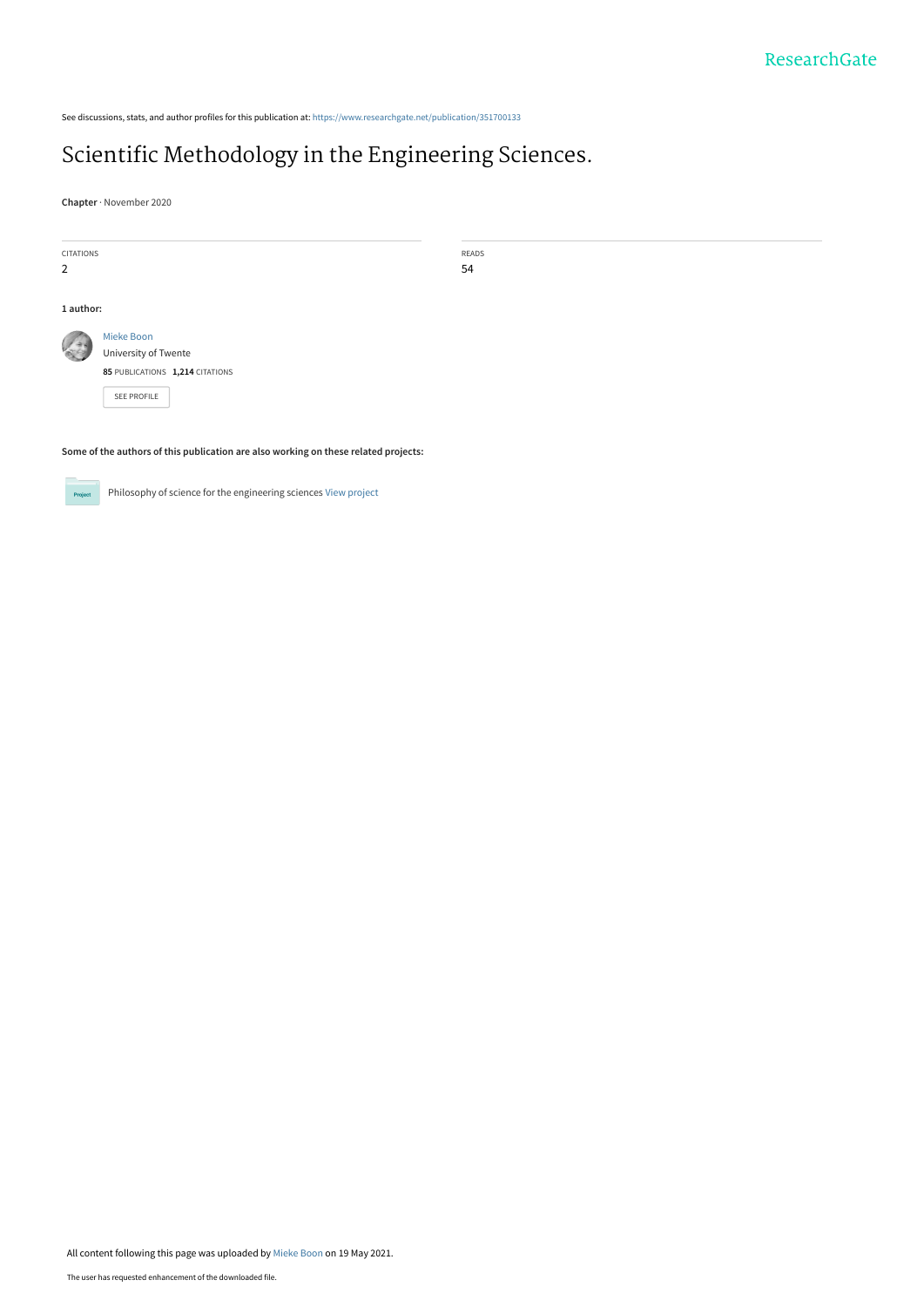See discussions, stats, and author profiles for this publication at: [https://www.researchgate.net/publication/328172065](https://www.researchgate.net/publication/328172065_Scientific_methodology_in_the_engineering_sciences?enrichId=rgreq-99baa4ac12183ed2ee097313896ddff4-XXX&enrichSource=Y292ZXJQYWdlOzMyODE3MjA2NTtBUzo2Nzk4MzA2MzQ5MTc4ODlAMTUzOTA5NTY2MjQ4Ng%3D%3D&el=1_x_2&_esc=publicationCoverPdf)

# [Scientific methodology in the engineering sciences](https://www.researchgate.net/publication/328172065_Scientific_methodology_in_the_engineering_sciences?enrichId=rgreq-99baa4ac12183ed2ee097313896ddff4-XXX&enrichSource=Y292ZXJQYWdlOzMyODE3MjA2NTtBUzo2Nzk4MzA2MzQ5MTc4ODlAMTUzOTA5NTY2MjQ4Ng%3D%3D&el=1_x_3&_esc=publicationCoverPdf)

**Preprint** · October 2018

CITATIONS 0

READS 1,014

#### **1 author:**

[Mieke Boon](https://www.researchgate.net/profile/Mieke_Boon2?enrichId=rgreq-99baa4ac12183ed2ee097313896ddff4-XXX&enrichSource=Y292ZXJQYWdlOzMyODE3MjA2NTtBUzo2Nzk4MzA2MzQ5MTc4ODlAMTUzOTA5NTY2MjQ4Ng%3D%3D&el=1_x_5&_esc=publicationCoverPdf) [University of Twente](https://www.researchgate.net/institution/University_of_Twente?enrichId=rgreq-99baa4ac12183ed2ee097313896ddff4-XXX&enrichSource=Y292ZXJQYWdlOzMyODE3MjA2NTtBUzo2Nzk4MzA2MzQ5MTc4ODlAMTUzOTA5NTY2MjQ4Ng%3D%3D&el=1_x_6&_esc=publicationCoverPdf) **81** PUBLICATIONS **1,039** CITATIONS

[SEE PROFILE](https://www.researchgate.net/profile/Mieke_Boon2?enrichId=rgreq-99baa4ac12183ed2ee097313896ddff4-XXX&enrichSource=Y292ZXJQYWdlOzMyODE3MjA2NTtBUzo2Nzk4MzA2MzQ5MTc4ODlAMTUzOTA5NTY2MjQ4Ng%3D%3D&el=1_x_7&_esc=publicationCoverPdf)

**Some of the authors of this publication are also working on these related projects:**



Philosophy of science for the engineering sciences [View project](https://www.researchgate.net/project/Philosophy-of-science-for-the-engineering-sciences?enrichId=rgreq-99baa4ac12183ed2ee097313896ddff4-XXX&enrichSource=Y292ZXJQYWdlOzMyODE3MjA2NTtBUzo2Nzk4MzA2MzQ5MTc4ODlAMTUzOTA5NTY2MjQ4Ng%3D%3D&el=1_x_9&_esc=publicationCoverPdf)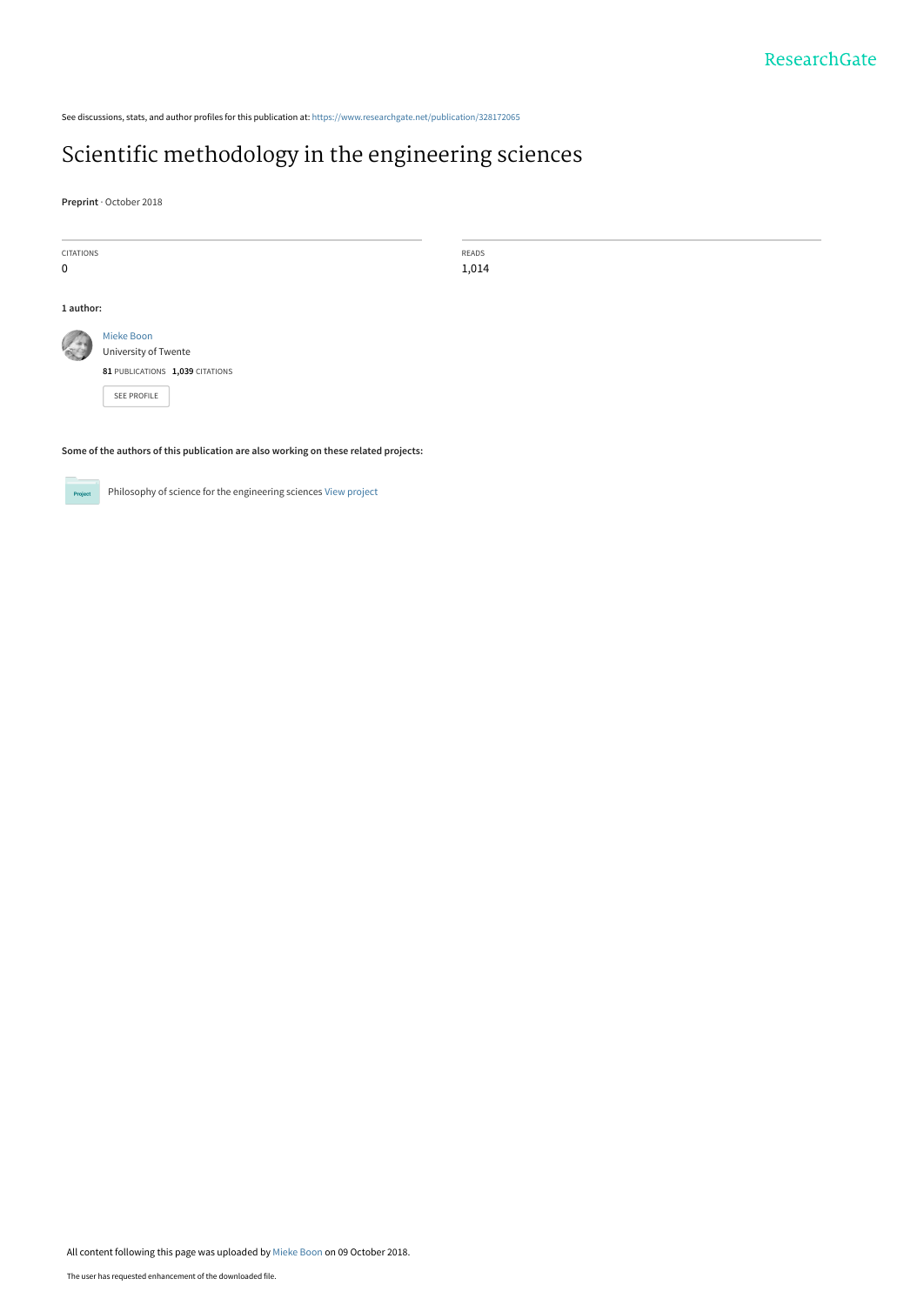Preprint October 9<sup>th</sup> 2018: This Chapter has been accepted for publication in the Routledge Handbook of Philosophy of Engineering. Diane Michelfelder and Neelke Doorn (eds.). Publication scheduled for 2019. Please refer to: Boon, M. (forthcoming), Scientific methodology in the engineering sciences, in: *The Routledge Handbook of Philosophy of Engineering*. Diane Michelfelder and Neelke Doorn (eds.).

# Scientific methodology in the engineering sciences

#### MIEKE BOON

Department of Philosophy, University of Twente, PO Box 217, 7500 AE Enschede, The Netherlands. [m.boon@utwente.nl](mailto:m.boon@utwente.nl)

### **Abstract**

This chapter aims to address some salient aspects of the engineering sciences and their methodology in scientific research, cumulating in a *methodology of scientific modeling* in the engineering sciences. A noticeable difference between scientific research in the engineering sciences by comparison with scientific research in the basic sciences, is the role and character of phenomena, which in the basic sciences serve as aids in discovering and testing theories, while the engineering sciences analyze (physical-technological) phenomena in view of technological functioning or malfunctioning. Scientific research on technological problem-solving and innovation, therefore, is better cast in terms of design-concepts that are based on functional interpretations of phenomena. This also has consequences for the ways in which (physical-technological) phenomena are investigated and on the specific character of scientific knowledge for creating or controlling them by means of *physicaltechnological circumstances*.

Scientific modeling of technological systems is central to the engineering sciences, encompassing both the modeling of physical-technological phenomena in specific physical-technological contexts as well as the modeling of technological artifacts producing specific phenomena. A methodology is proposed for how scientific models of (physical or physical-technological) phenomena are constructed, which is on par with the well-known hypothetical-deductive methodology.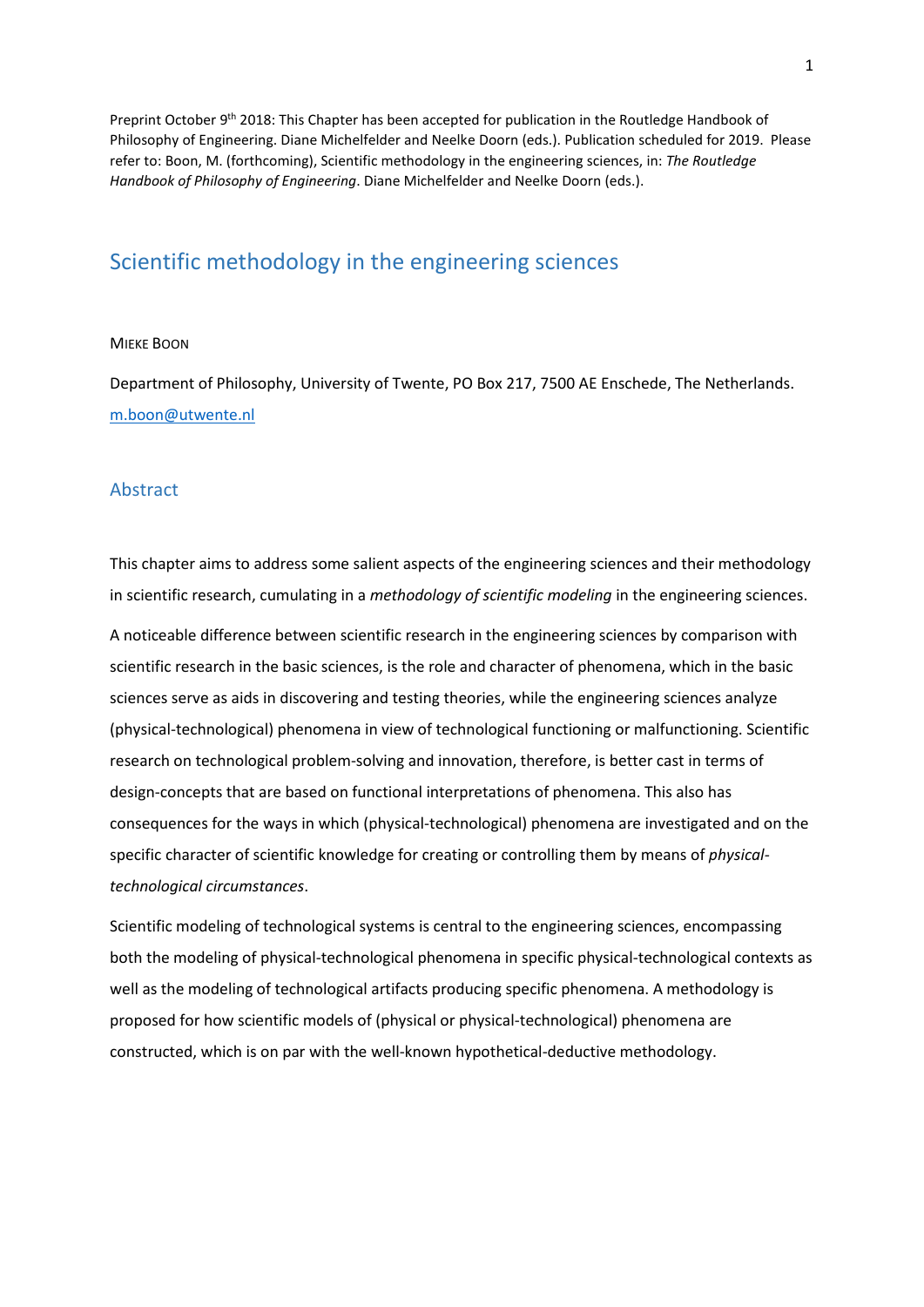*Keywords*: Physical phenomena, physical-technological phenomena, scientific concepts, design concepts, scientific models, mathematical modeling, methodology, epistemic aims, epistemic tools, technological artifacts, hypothetical deductive method, B&K method.

### 1. Introduction

Scientific research in the engineering sciences is ubiquitous and nowadays accounts for more research effort than the so-called *fundamental* or *basic* natural sciences. Nevertheless, within mainstream philosophy of science relatively little attention has been paid to this type of *application oriented* scientific research.

The term *engineering sciences*, however, can be ambiguous and can elicit different understandings. Commonly, the emphasis is on the *engineering* part of the term, although in this paper the focus will be on the *science* part – that is, on *scientific research in the context of technological applications*.

This chapter aims to address some salient aspects of the engineering sciences and their methodology, cumulating in a *methodology of scientific modeling* in the engineering sciences. Section Two aims to characterize the engineering sciences by comparison with scientific research in the basic sciences. A noticeable difference is the role and character of phenomena (see Textbox 1), which in the basic sciences serve as aids in discovering and testing theories, while the engineering sciences analyze (physical-technological) phenomena in view of technological functioning or malfunctioning. Scientific research on technological problem-solving and innovation, therefore, is better cast in terms of design-concepts that are based on functional interpretations of phenomena, which is the topic of Section Three. Section Four elaborates on the ways in which (physical-technological) phenomena are investigated and on the specific character of scientific knowledge for creating or controlling them by means of *physical-technological circumstances* (see Textbox 1). It will appear that scientific modeling of technological systems is central to the engineering sciences, encompassing both the modeling of physical-technological phenomena in specific physical-technological contexts as well as the modeling of technological artifacts producing specific phenomena. Section Five explains how scientific models of (physical or physical-technological) phenomena are constructed, and proposes a methodology for their scientific modeling (the B&K method, Figure 1 right-hand side), which is on par with the wellknown hypothetical-deductive methodology (the HD method, also called the empirical cycle, Figure 1). Each section concludes with some remarks about concepts (Textboxes 1 and 2) and methodology (Textboxes 3, 4, 5, 6) that prepare for the B&K method of constructing scientific models.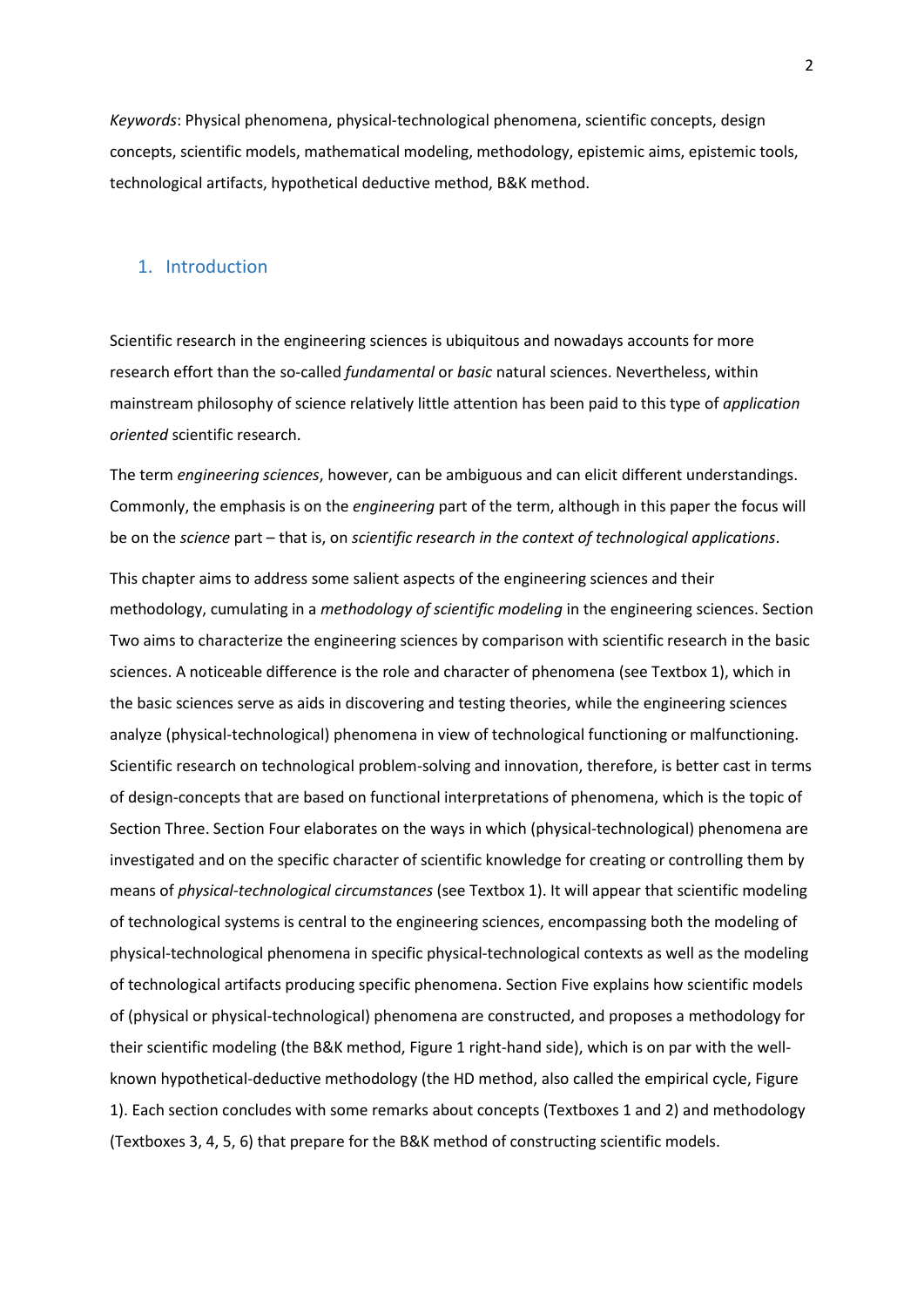#### **Textbox 1**: *Clarification of concepts: phenomena and target systems*

The term (physical) *phenomena* refers to existing or non-existent, observable or non-observable, often functionally interpreted physical *objects*, *properties* and *processes* (including *regularities* and *mechanisms*). The adjective 'physical' aims to indicate that phenomena *exist* or *potentially exist* in the real-world (both nature and technology). The term *phenomenon* is often used in research-contexts to indicate the 'object of study.' Additionally, the term is used to indicate objects, properties and processes that (supposedly) cause or affect the investigated phenomenon or target-system (see question Q2 in the caption of Figure 1).

The engineering sciences investigate *physical-technological* phenomena, which can be *technological* objects, properties and processes, but also *technologically produced* physical phenomena. For example, a membrane, an electro-magnetic coil and a prosthesis are technological *objects*, which have specific *properties*, or which function by means of specific *processes*. Examples of technologically produced physical phenomena are light, sound, electricity, chemical compounds and all kinds of material properties. Additionally, the term *target-system* will be used, which is better suited when studying a technological artifact (see Fig 1, Q2).

# 2. What is Engineering Science?

When it comes to the term *engineering science* philosophers, as well as lay-people, often focus on the *engineering* part of the term, according to which it is synonymous with engineering and technology (e.g., Vincenti 1990, Meijers ed. 2009). With this interpretation, engineering science becomes synonymous with technological design (with bridges, cars and tools as paradigm examples), the development of technological artifacts (such as materials, instruments, devices, industrial processes and other systems), and research towards rational methods of engineering design and development. In this chapter, the emphasis is on the *science* part, taking the engineering sciences as scientific fields that in many respects resemble basic natural sciences, but with a number of salient differences.<sup>[1](#page-4-0)</sup>

An example of an engineering science is scientific research in the context of chemical engineering. Chemical engineering as an *engineering* discipline aims at designing and building industrial processes

<span id="page-4-0"></span> $1$  See Boon 2011a. In a recent article, I argue that a so-called physics paradigm of science prevents us from recognizing engineering science as a scientific practice. As an alternative, I propose an engineering paradigm of science (Boon 2017b).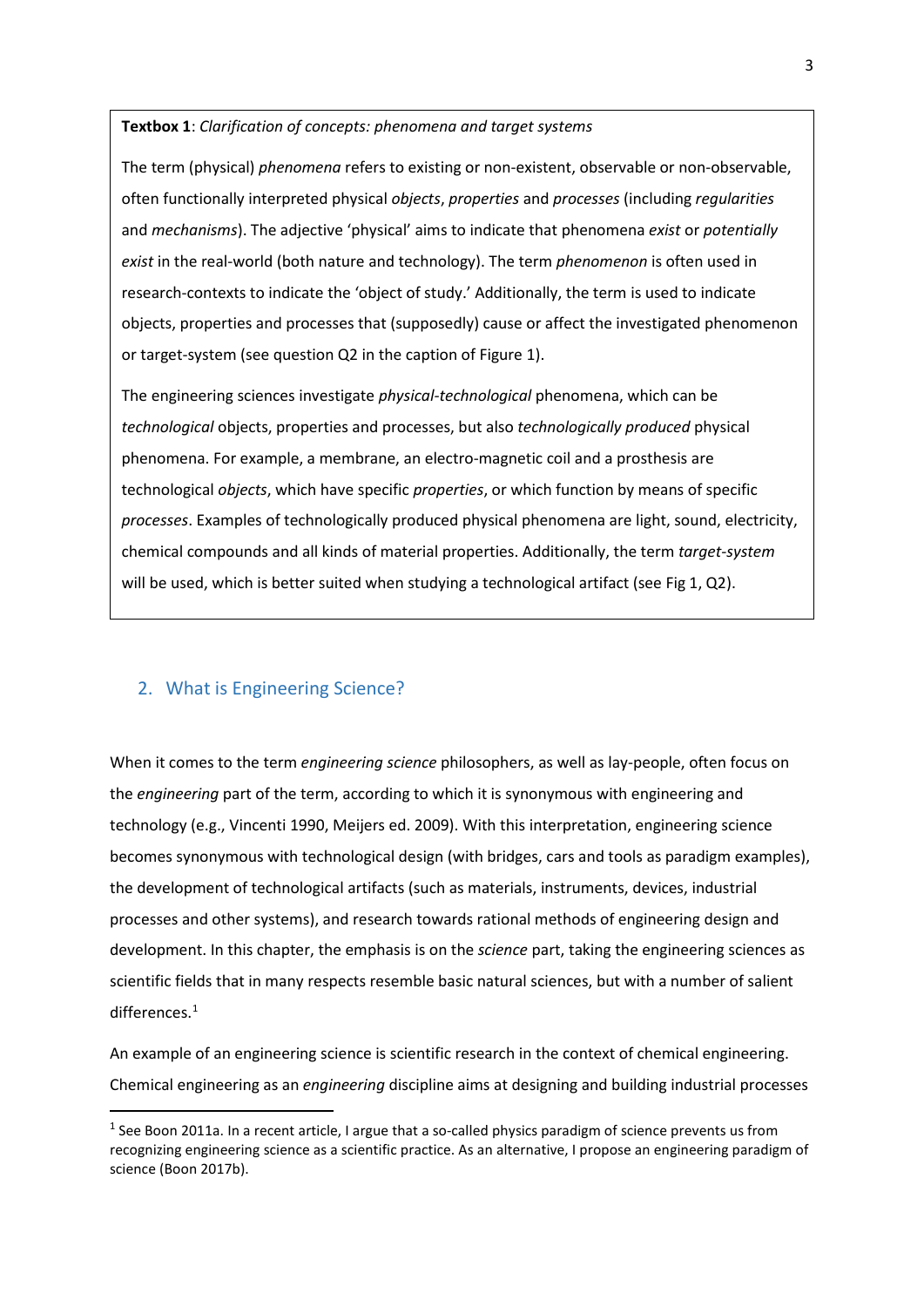for converting chemicals or raw materials into specific chemical compounds or materials that meet specific functions. Scientific research in the field of chemical engineering typically concerns *how to*  produce a specific chemical compound or material that meets the functional and quality requirements in an effective, reliable, safe and economically feasible manner.

That is why the engineering sciences qua science deal both with scientific knowledge concerning questions such as how a product or technological device can be made that meets specific functional and quality requirements, and how industrial processes for the production of a product or device must be designed and built. These *how to* questions are usually analyzed in terms of a whole series of questions about mutually coordinated aspects, for example, parallel and serial sub-processes that together form the intended technological configuration or system. Examples of *how to* questions in chemical engineering concern sub-processes such as: *how to* produce a specific chemical compound (e.g., a medicine or agricultural chemical); *how to* achieve the desired chemical conversion or material property and to prevent the undesirable ones (e.g., by using a catalyst or by control of physical-chemical circumstances); *how to* separate the desired from the undesired compounds (e.g., by distillation or membrane filtration processes); and, *how to* optimize these sub-processes to reduce costs related to chemicals, energy and waste. Similar types of questions are asked in the context of developing technological devices in material sciences, electrical engineering, mechanical engineering, biomedical engineering and so forth.

In engineering scientific research these questions are phrased as being about *phenomena* (Textbox 1), which are physical and/or technological *objects* (e.g., a protein, a membrane, an electrical circuit, a prosthesis), *properties* (e.g., hydrophobic, magnetic, electrical resistant, elastic) and *processes* (e.g., chemical production processes, conduction of heat, electro-magnetic processes, transfer of momentum, conversion of energy). Furthermore, a phenomenon often consists of sub-phenomena, which will be explained in more depth in Section Four.

Scientific research is crucial to design and development in the sense that scientific research aims at *knowledge for* the design and development of technology. Here it is important to keep in mind that scientific research aimed at *knowledge for* is basically motivated by *how to* questions in technological contexts (see above and Textbox 2).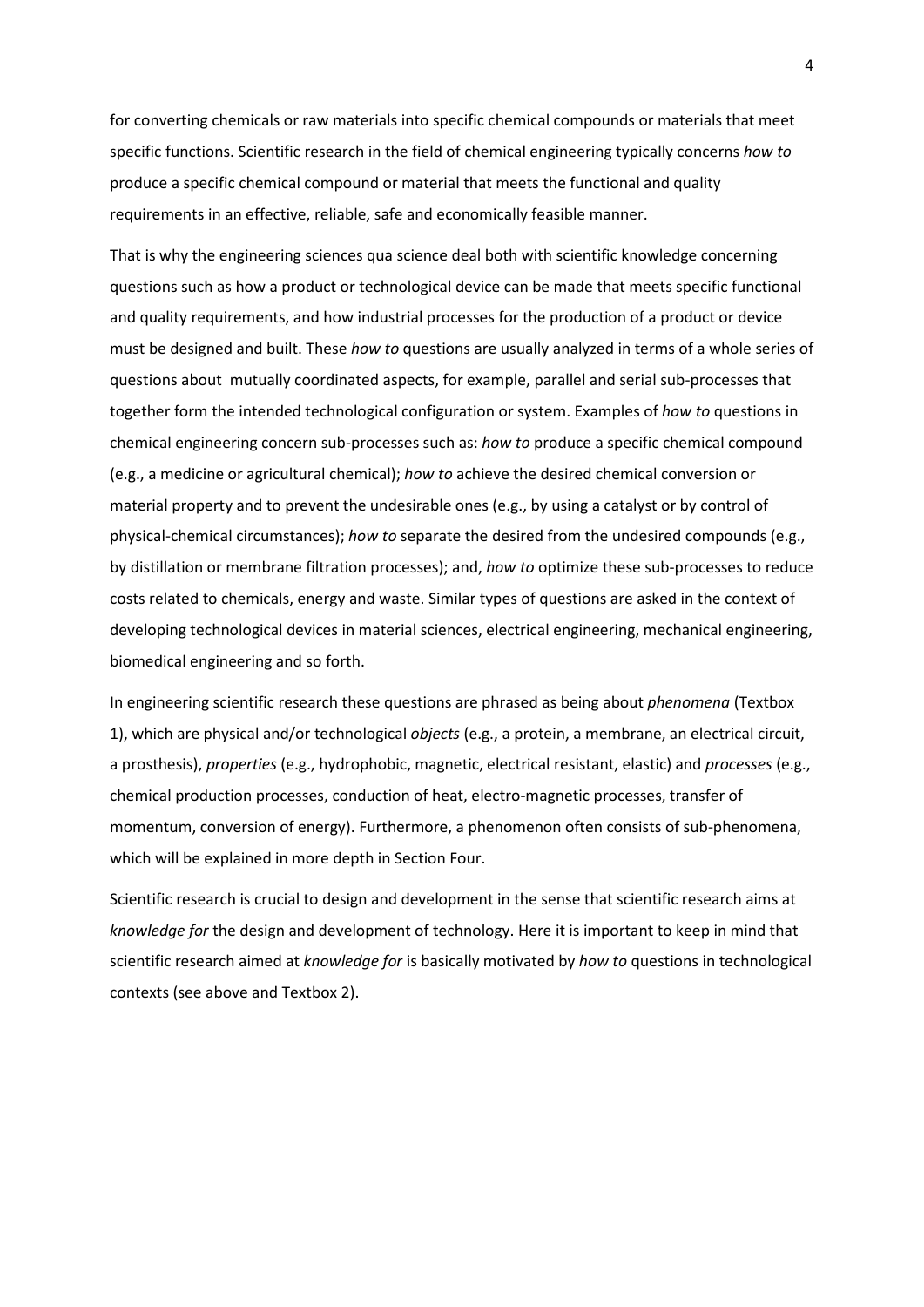#### **Textbox 2**: *Clarification of concepts: Knowledge of phenomena*

Similar to the distinction between *real-world* and *knowledge of that world* stressed by Giere et al. (2006), a conceptual distinction is needed between *phenomena* and *knowledge of phenomena*. The term *knowledge of phenomena* will cover different types of *epistemic artifacts*, such as: *descriptions* of phenomena (Fig. 1, Q2 and Q5); *concepts* of phenomena (e.g., 'elasticity', 'conductivity,' 'sound-waves,' 'prosthesis,' 'energy,' 'motor,' 'amplifier'; Fig. 1, Q2); *explanations* of phenomena (e.g., Fig. 1, Q8 and Q9); *measurements* of (aspects of) phenomena (Fig. 1, Q6); and, *scientific models* of phenomena (center Fig. 1).

Additionally, *phenomenological laws* are the verbal or mathematical representations of reproducible phenomena (Boon 2011b, 2017a). For example, technological devices in an experimental set-up (e.g., Boyle's, Hooke's and Ohm's experiments), produce reproducible *physical-technological phenomena* that are represented by sentences (e.g., 'there exists an inversely proportional relationship between the pressure and the volume of a gas,' or 'increasing the pressure causes a decrease of the volume') and/or by mathematical equations that relate measured quantities (e.g., P.V=c, F=k.x, and V=I.R).

Engineering sciences aim at *knowledge of phenomena* that can be used to answer 'how to' questions. As this knowledge is meant to be used in *epistemic activities* by humans or computers (e.g., regarding questions 'how to' create, design, optimize, etc.) the types of knowledge just mentioned are also called *epistemic artifacts*. Hence, research aims at *knowledge for* specific epistemic purposes (Fig. 1, Q3) – for example, a mathematical model of the phenomenon (Fig. 1, center) can be used to make predictive calculations.

Physical-technological phenomena can be created, controlled, optimized etc. by means of *physical-technological circumstances*, (e.g., temperature, pressure, light, field-strength, chemical composition, material properties, and features of the technological device). Therefore, qualitative or quantitative knowledge of a physical-technological phenomenon (e.g., the model in Fig. 1) must include the role of relevant physical-technological circumstances (see questions Q5 and Q6 in the caption of Figure 1).

An example is scientific research into membranes. This concerns, for example, the question of *how to* make a material with which dissolved molecules such as sea salt or proteins can be separated from a fluid, for technological applications such as the production of drinking water from seawater, and medical applications such as kidney dialysis. Another example is research into technological artifacts such as prostheses.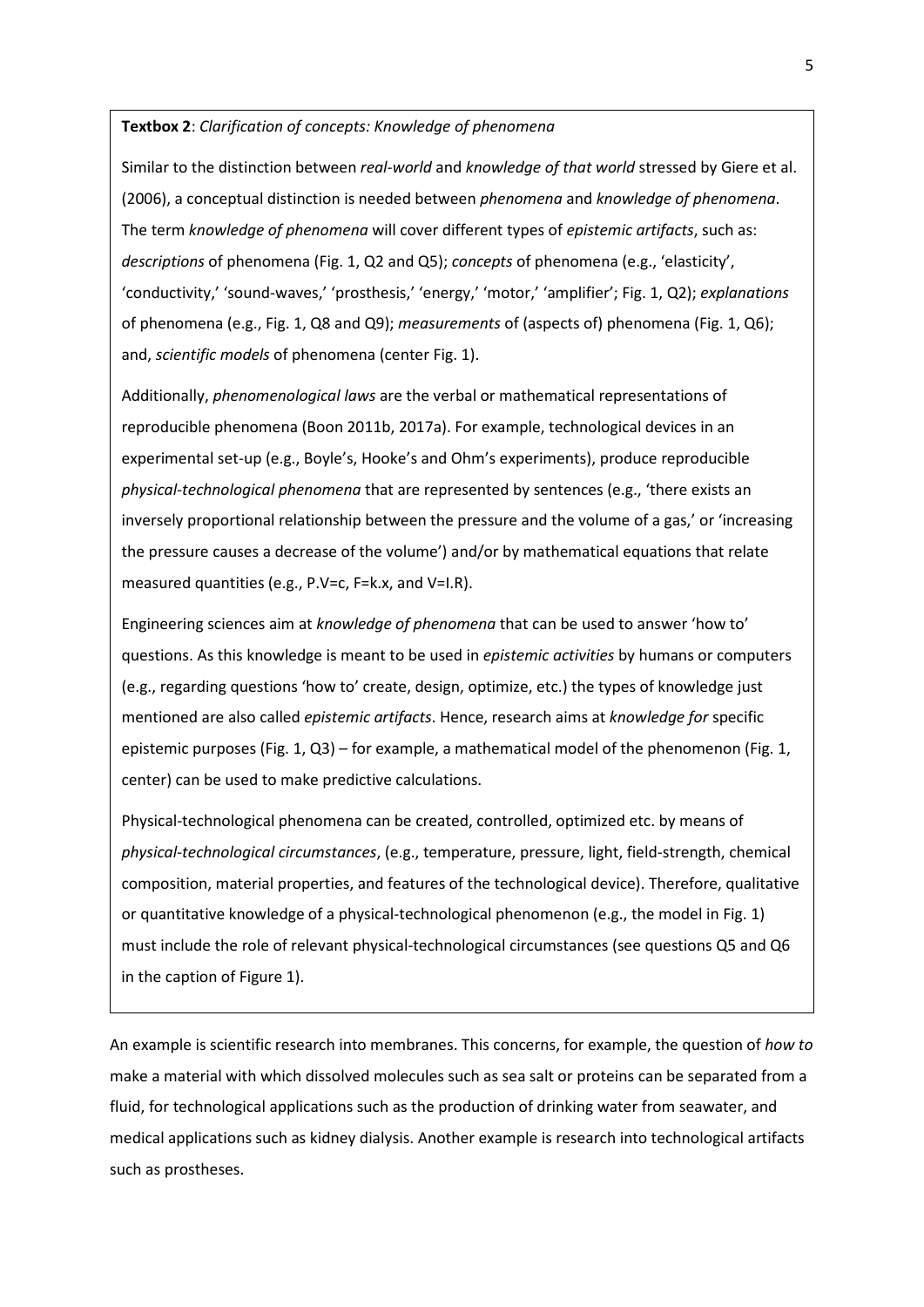Research topics in the engineering sciences can be motivated in various ways, ranging from *pragmatic* problem-solving to more *fundamental innovative* approaches, which are the subject of Section Three. In a pragmatic approach, research is usually motivated by specific problems of a technology, and often starts off with a systematic 'trial-and-error' approach in an experimental setup to investigate which physical-technological factors have an effect (see Textbox 2). This pragmatic approach could be characterized as the transition between engineering and science. While a researcher in an *engineering* context who follows this approach is satisfied with finding a workable solution, *scientific* research in the engineering sciences usually aims at a *more fundamental understanding* of the phenomena involved. For example, if the technological problem is to improve the selectivity of a specific membrane, experiments will be set up to examine relevant interrelated physical-technological factors (e.g., the chemical structure of the membrane, selectivity, efficiency, permeability, fouling, strength, membrane thickness, pore size and size distribution, osmotic pressure and shear stress), and investigate how changes of the material properties affect these factors, vice versa. Also, existing scientific understanding of these factors will be used to design the experimental set-up and to interpret the measurements, which results in increasing scientific understanding of the specific *physical-technological phenomena* (i.e., materials, properties and processes) involved.

Summing up, similarity between the engineering sciences and the basic natural sciences consists in aiming to understand phenomena scientifically. In both cases, this can be done in a systematic 'trial and error' manner and in a more fundamental way, which often requires more innovative scientific approaches (Section Three). Both develop and use technological instruments for experimentally generating and investigating the phenomena. Also, both adopt systematic approaches and scientific methodology to check the results. Additionally, both aim at scientific modeling, the results of which are published in scientific articles. A salient difference, however, is due to the application-context of designing and developing technological artifacts. Therefore, in the engineering sciences, the *epistemic aim* of investigating phenomena and of developing technological instruments is not firstly to discover or test scientific theories, but rather, to obtain *knowledge for* how a functionally relevant phenomenon is created, produced, improved, controlled, manipulated, prevented or optimized through physical-technological circumstances (Textbox 2).

This application context of aiming at *knowledge for* reasoning about phenomena in specific physicaltechnological circumstances, i.e., knowledge that enables and guides epistemic agents' reasoning about a phenomenon in physical-technological circumstances actually implies that the term 'phenomenon' has a slightly different meaning in the engineering sciences (Textbox 1) – and thus also differs from how the philosophy of science usually thinks about phenomena (e.g. Hacking 1983,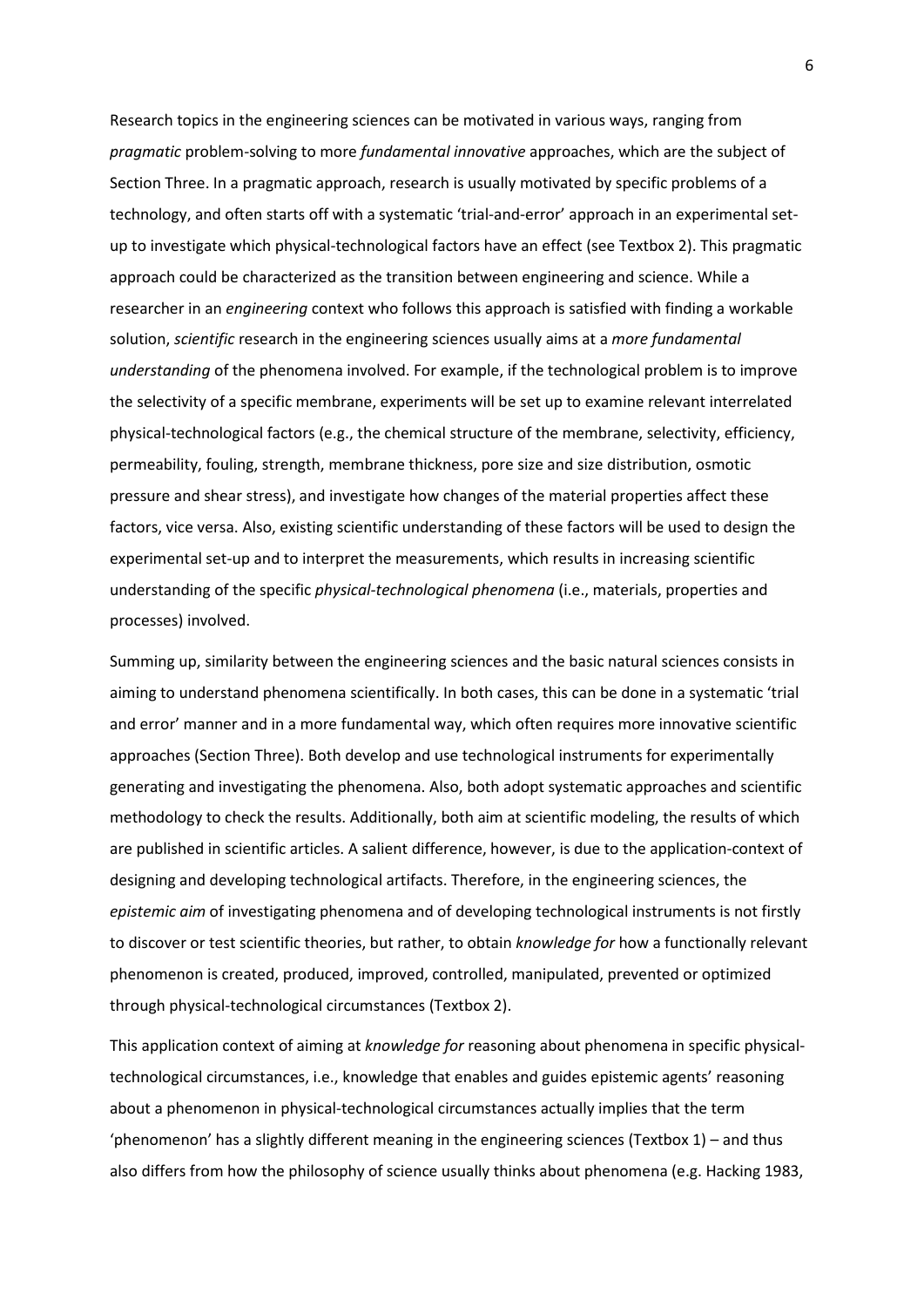Bogen & Woodward 1999, Bailer-Jones 2009). As already said, in basic natural sciences, phenomena are aids to research. Conversely, in engineering sciences phenomena are part of the goals of research. Furthermore, phenomena are interpreted in terms of their physical features *and* in terms of their technologically relevant (dys)function. They have a dual nature so to speak (Kroes 1998, 2010; Weber et al. 2013). It is also important to recognize that in the basic natural sciences, scientific understanding of phenomena is usually detached from technology – phenomena are often presented as somehow 'free-floating' in nowhere. Contrariwise, in the engineering sciences, phenomena are firstly understood as 'embedded' in physical and physical-technological circumstances.

# **Textbox 3**: *Methodology: Towards the B&K method of (re-)constructing scientific models – from technological function to phenomena.*

How do the indicated similarities and differences between the engineering sciences and the basic natural sciences affect methodology? A few aspects can already be pointed out. To begin with, scientific research in the engineering sciences is motivated by a technological application context, which requires a specific methodological approach when specifying the research question (Fig. 1, Q1). The research question relates to, say, the proper (or improper) functioning of technological artifacts, which is understood in terms of physical-technological phenomena (Fig. 1, Q2). Accordingly, scientific research aims at practical and scientific understanding of how these phenomena are technologically produced (or created, prevented, controlled, improved, manipulated, optimized, affected, etc.), that is, at the construction of the scientific model of the phenomenon (center of Fig. 1, right-hand side), which usually goes hand-in-hand with the development of technological devices and procedures (for their actual production, or their creation, prevention, control, improvement, etc.), and often also with the development of computer programs for simulating them in the development and design phase.

## 3. Design-concepts in the engineering sciences

Innovative approaches often start with a new *design-concept* for a specific technological function. Whereas a more pragmatic approach aims to improve the performance of an already existing technology, not fundamentally changing the physical-technological way in which the specific technological function is achieved, a more innovative approach starts from asking whether the same technological function can perhaps be achieved in a different way. A well-known strategy is biomimicry or bioinspired approaches, where scientists learn from nature by looking how specific functions are generated in biological systems (e.g., how natural membranes work, how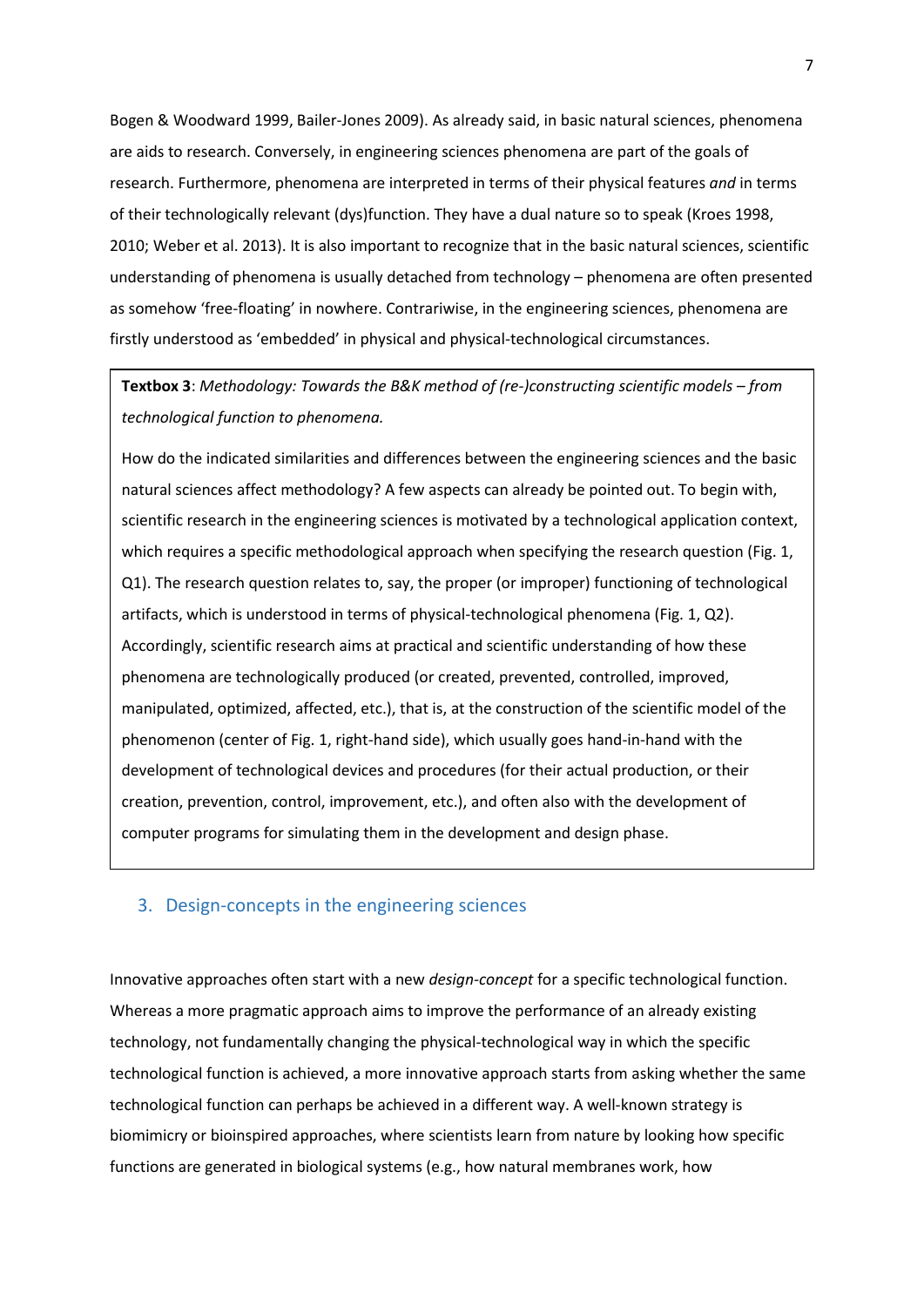photosynthesis produces energy, or how musculoskeletal systems work). An innovative strategy can aim at solving existing problems, but also at new innovative opportunities that no one has ever thought of. Creative minds look at salient phenomena from a *functional perspective*, thereby inventing new design-concepts for new ways of achieving technological functions. Let us look at a few examples that elaborate on technologies for the production of sugar.

When one learns chemistry in high-school and sees a stoichiometric equation of how glucose (sugar) is produced from carbon dioxide and water, vice versa:  $6 \text{ CO}_2(g) + 6 \text{ H}_2O(l) = C_6\text{H}_{12}\text{O}_6 (aq) + 6 \text{ O}_2 (g)$ , one may tend to believe that this is how glucose can be produced industrially. This thought is a rudimentary design-concept. However, this chemical conversion is not effective, nor economically feasible, and in any case impossible to do in a *simple* way.

What seems feasible, is another design-concept in which carbon dioxide is converted by means of sunlight into glucose or other 'energy-rich' compounds such as hydrogen gas or ethanol, by using natural catalysts. This design-concept is attractive because it can help to solve the problem of storing solar energy (e.g., as produced by solar panels on roofs). 'Clean' energy-rich compounds thus produced can then be supplied to already existing technological systems that produce electrical energy or heat by converting these compounds back to  $CO<sub>2</sub>$  (carbon dioxide) and H<sub>2</sub>O (water). Hence, the general, 'to be realized' design-concept is *artificial photo-synthesis to harness solar energy* (e.g., Pandit et al. 2006, Ong et al. 2018). Yet, this *general design-concept* needs to be made more concrete – it needs to be translated into design-concepts of realizable technological systems for fulfilling the technological function of artificial photo-synthesis.

The development of an artificial photosynthesis technology faces major challenges. For instance, how to create an effective, robust, etc. (bio-inspired) catalyst for  $CO<sub>2</sub>$ -reduction by sunlight; how to create a carrier for the catalyst; and, how to create a large surface-area at which the sun shines and artificial photosynthesis takes place. One design-concept to meet these challenges is to create a high surfacearea on which sunlight can shine and artificial photosynthesis can take place, by means of a reactor consisting of shallow micro-channels. In this so-called *opto-fluidic micro-reactor* a membrane separates the  $CO<sub>2</sub>$ -containing gas-phase from the water-phase flowing through the micro-channels. The membrane is also the carrier for the catalyst that promotes photosynthesis. Hence, the membrane has three functions: it is the surface at which photosynthesis takes place; it selectively allows transport of specific molecules across the membrane; and it separates the water-flow that transports the energy-rich products from the gas-flow that transports  $CO<sub>2</sub>$  (Huang et.al. 2018).

Design-concepts also concern the bio-inspired catalyst, which are inorganic molecules called *artificial light-harvesting antennas*. Scientific research firstly aims at finding molecules that transfer charge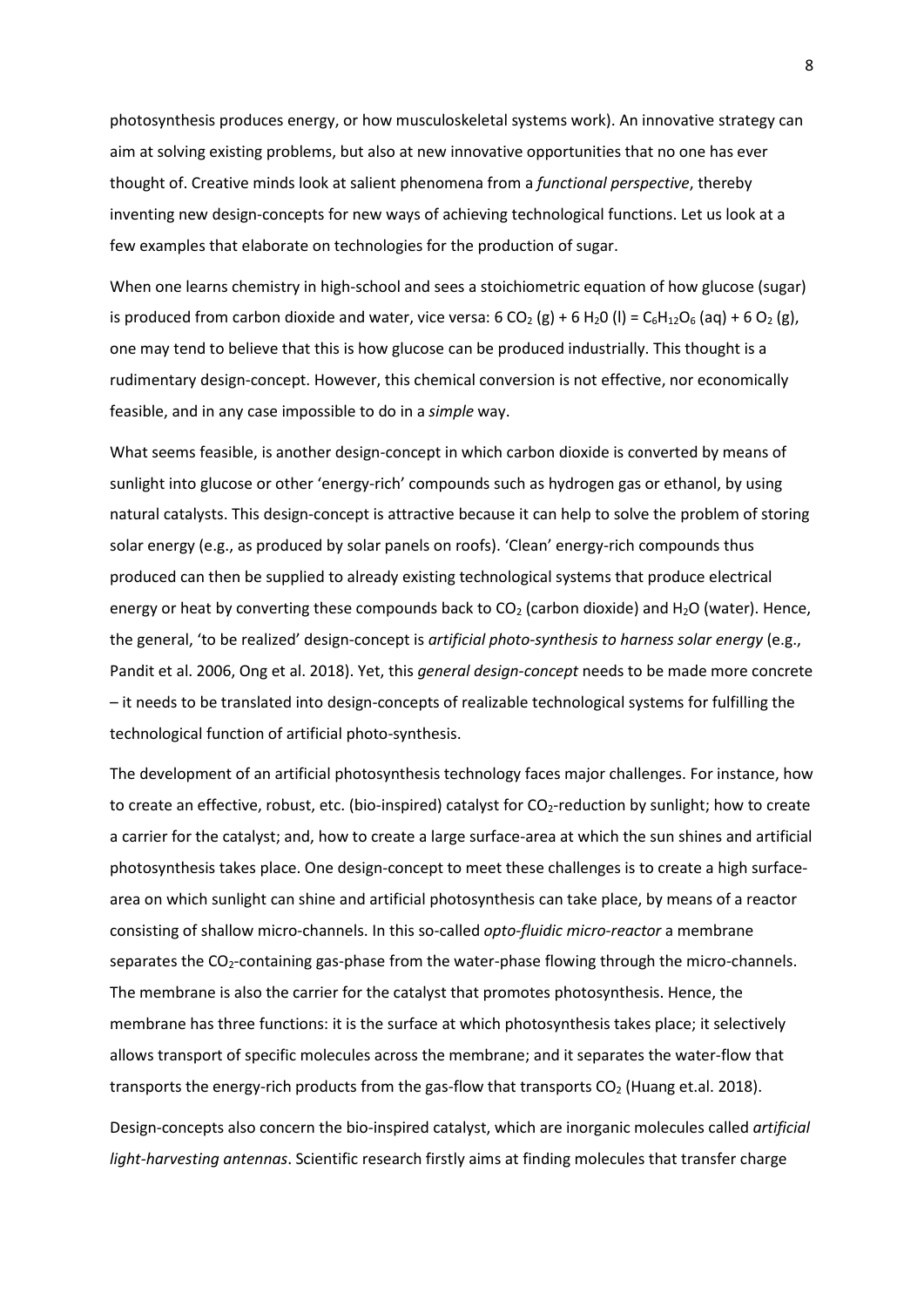(electrons), and next, at understanding the properties of these light-harvesting antennas – for instance, in order to design molecular structures that have the highest possible electron-transfer efficiency (e.g. Uosaki et al. 1997; Gust et al 2001; Dubey et al. 2016).

Summing up, the engineering sciences typically start from problems regarding specific functions or dysfunctions. Crucially, scientific researchers aim to understand these problems in terms of *physicaltechnological phenomena* (i.e., objects, properties and processes). From an engineering science perspective, physical phenomena can be naturally or technologically generated – in this latter case, we call them physical-technological phenomena. Also, phenomena can cause the functioning but also the malfunctioning of a technology. The engineering sciences, therefore, can be understood as aimed at the creation and control of physical-technological phenomena through technological means. The epistemic task is scientific *knowledge for how to* do this. This knowledge concerns the physicaltechnological phenomena, including the technological devices that can be understood in terms of desired functional and undesired dysfunctional phenomena.

**Textbox 4**: *Methodology: Toward the B&K method of (re-)constructing scientific models – from phenomena to design-concepts.*

The examples in this section show how scientific researchers in the engineering sciences are innovative by inventing new design-concepts for specific functions, which often start at a very general level. The challenge is to translate these into more concrete design-concepts, for instance, a concept of a technological system that actually does the job. This is where scientific research starts, and also, where many brilliant ideas ultimately fail (Fig. 1, Q1 and Q2 cover this dynamics). The presented examples also show that although a general design-concept is often inspired by functional aspects elsewhere (e.g., bio-mimicking or bio-inspired technology), the functional parts (e.g., natural membranes, micro-channels and catalysts in natural photosynthesis and musculoskeletal systems) usually are not literally reproduced in the technology. Instead, the task of the engineering sciences is to find out how functional objects, properties and processes that are not yet existent, but that are presented as design-concepts, can be created by 'artificial' technological means. Importantly, this also implies that the engineering sciences not only aim at utilizing existing phenomena, but also at *creating* physical-technological phenomena that do not exist as yet (Boon 2012, 2017a).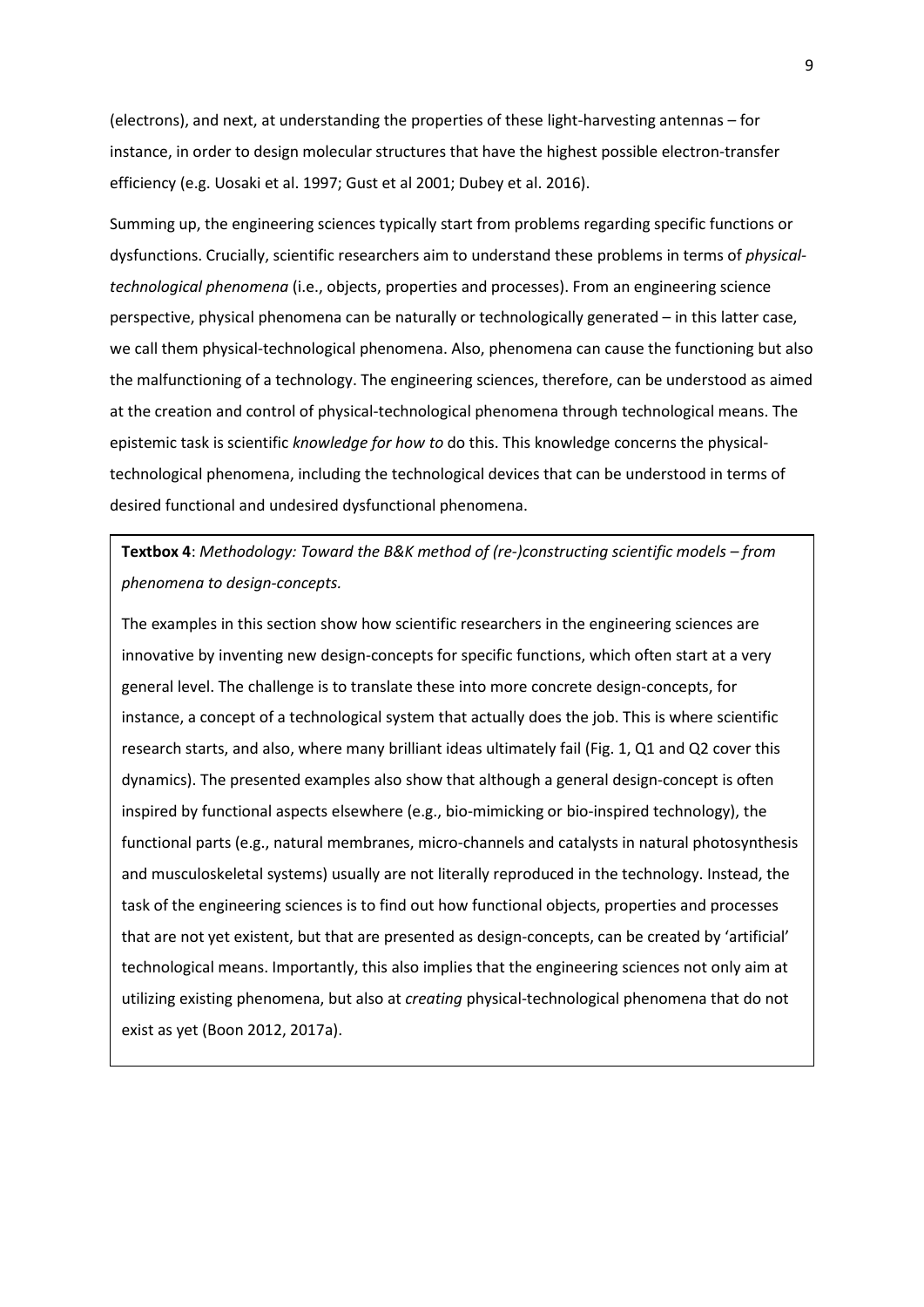# 4. Scientific knowledge for creating or controlling physical-technological phenomena

In scientific research that aims at (technologically) creating or developing the function indicated by the design-concept, *knowledge of physical-technological phenomena* can play several roles. Researchers may aim to technologically mimic the physical phenomena, which requires scientific research that gets them from a mere *description* of the phenomenon to a *scientific model* of it that allows for its technological reproduction in a more or a less literal fashion (Fig. 1, right-hand side). For instance, researchers may try to technologically create chlorophyll molecules in order to develop artificial photosynthesis technology, but often these kinds of approaches are not feasible. Nevertheless, in-depth scientific understanding of the phenomenon (e.g., knowledge of the chemical structure of the chlorophyll molecule, its bio-chemical mechanism and its energetic efficiency) is of crucial importance (Pandit et al. 2006, Dau et al. 2017). As was illustrated above, rather than literally mimicking, researchers often only aim at utilizing the underlying 'physical principles', which involves the interpretation of the functioning of the phenomenon at a more abstract conceptual level. For example, scientific research that aims at developing 'artificial photosynthesis' builds on knowledge of the phenomenon 'electron-transfer by chlorophyll molecules' as a principle by which solar energy is harnessed. This knowledge is used to develop artificial inorganic molecules that can do the electrontransfer in a 'similar' fashion (e.g., Uosaki et al. 1997; Dubey et al. 2016).

Another role played by *knowledge of physical phenomena* in the (technological) creation, control or development of the function indicated by the design-concept is based on a modular approach that is made possible by thinking in terms of phenomena. In the engineering sciences —technologically produced— physical-technological phenomena are conceived as *physical building-blocks* for physically creating, managing and developing technological functions. Scientific knowledge of physical-technological phenomena, therefore, consists of *epistemic building-blocks* for the design and development of a specific technological function. Hence, modular knowledge of phenomena enables and guides the understanding of a design-concept in terms of mutually interacting phenomena – also indicated by higher-level/lower-level, horizontal/vertical and parallel/sequential phenomena as well as networks thereof. Knowledge of phenomena is usually represented through scientific models (center of Fig. 1, right-hand side), and the modular approach allows for the construction of so-called multi-scale models. Hence, this scientific approach prompts scientific researchers to analyze a specific functional phenomenon in terms of a combination of interacting phenomena.

In chemical engineering, for example, the full chemical process for, say, producing a chemical compound, is analyzed in terms of more basic phenomena such as: desired and undesirable chemical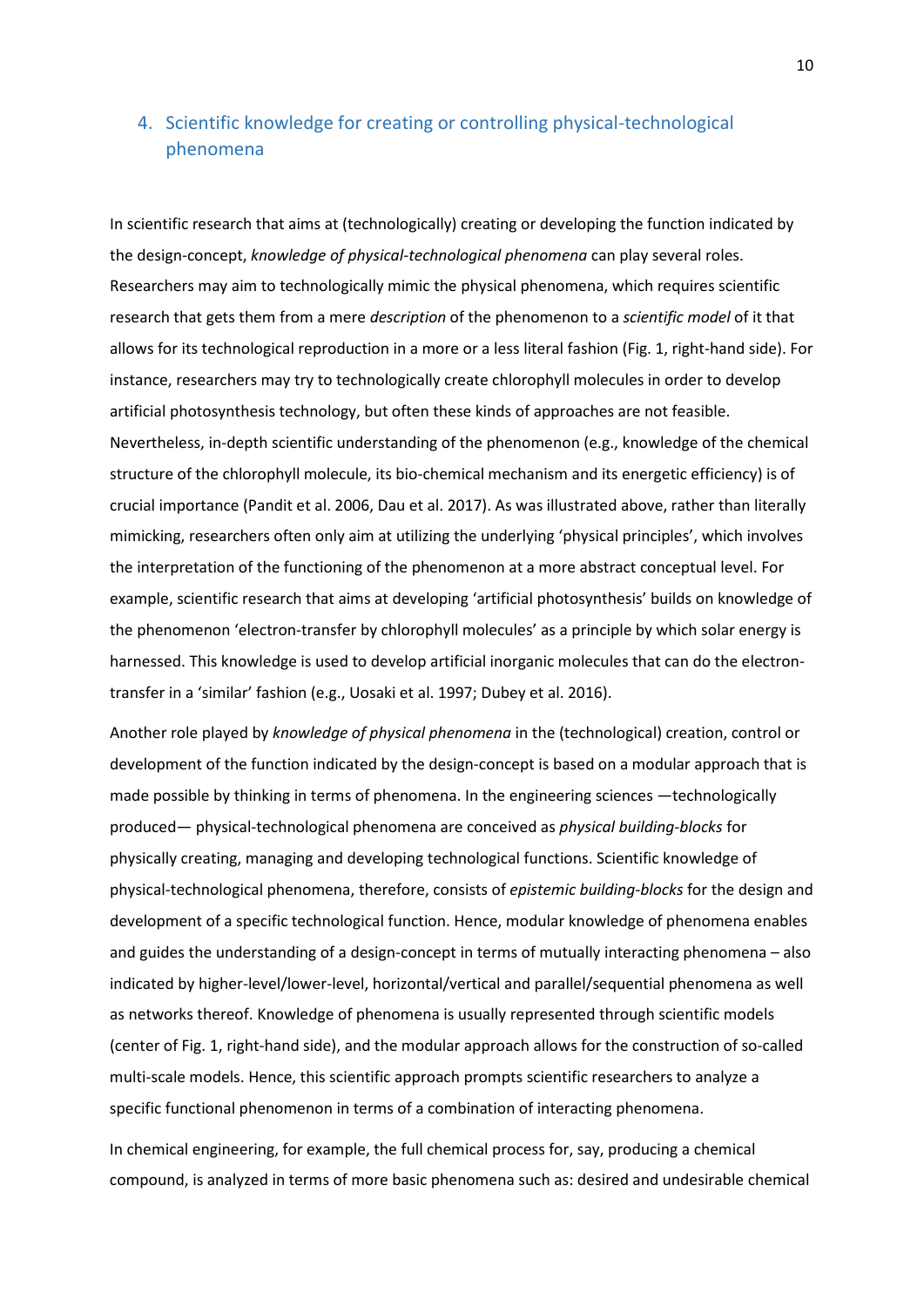reactions in producing the intended chemical compound; the transport of liquids, gases and solids within the device; the transport of chemical compounds by means of fluid flow and diffusion processes within the fluid; the transport of heat by convection and conduction, and other physical processes such as absorption, dissolution, ionization, precipitation, vaporization and crystallization.<sup>[2](#page-12-0)</sup>

A crucial strategy in the engineering sciences is to analyze physical phenomena in nature and as produced by technological devices in terms of more basic physical phenomena. Importantly, although physical phenomena are referred to as individual physical entities, they should not be understood as entities that exist *independently*. Many physical phenomena are technologically generated and are in that sense *dependent* on physical and technological circumstances. Examples of technologically produced phenomena –i.e., physical-technological phenomena– are electrical currents, electro-magnetic waves, piezo-electricity, super-conductivity and selective permeability of membranes. Other 'naturally occurring' phenomena only manifest at specific, controlled physicaltechnological conditions (e.g., catalyzed chemical reactions, boiling-point of a substance, standing sound-waves, electron beams and Röntgen rays). Nevertheless, in order to be recognized as a phenomenon at all, it must manifest itself in a reproducible manner (Bogen and Woodward 1988). From a technological point of view, it is precisely these characteristics of phenomena that make them technologically interesting and, moreover, manageable for scientific research.

Therefore, different from the more naive view of independently existing phenomena as we often see in textbooks, it is stressed here that technologically relevant phenomena need to be understood as in a relationship with relevant physical and technological circumstances. The task of scientific research in the engineering sciences is then to generate scientific knowledge of physical or physicaltechnological phenomena significant to specific technological problems or functions that take into account the role of relevant physical-technological circumstances (see Textbox 2).

Furthermore, in the engineering sciences, descriptions, conceptions, explanations, measurements and scientific models of physical or physical-technological phenomena are closely related to *designconcepts*, but this relationship is multi-layered. As has been illustrated above, knowledge of salient physical or physical-technological phenomena often inspires a design-concept when the observed or purported phenomenon is interpreted in terms of a specific function. Photosynthesis (i.e., a purported, non-observable phenomenon that causes observed physical or physical-technological phenomena) is interpreted in terms of the function 'energy-production'; while the human musculoskeletal system can be interpreted in terms of 'mechanical movement and support of the

<span id="page-12-0"></span> $^{2}$  e.g. Westerterp et al. (1984). See Schneider et al. 2003 for an accessible example on modeling interacting phenomena, and see Boon 2008 for an explanation of these types of diagrammatic models.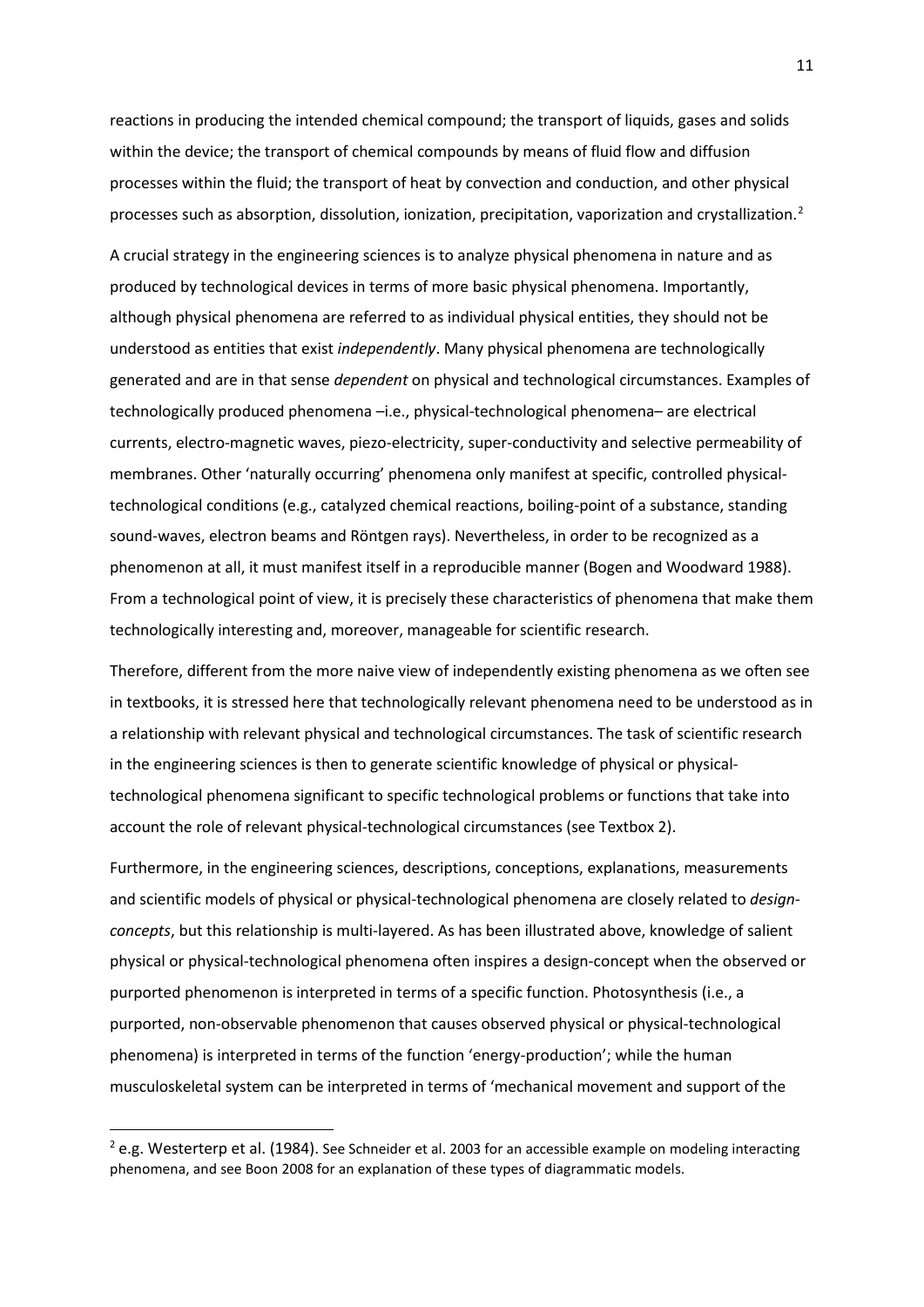body,' and next, as a design-concept for the exoskeleton. Making these creative leaps between 'knowledge of a phenomenon' to 'function of the phenomenon' involves an act of 'seeing as' by an engineering mind that asks how the phenomenon can be practically and technologically utilized.

**Textbox 5**: *Methodology: Toward the B&K method of (re-)constructing scientific models – The production of scientific knowledge*

Scientific research can produce different types of scientific knowledge about a phenomenon under study. An elementary form of scientific knowledge of a physical phenomenon is observed regularities in measurements, which are represented by means of phenomenological laws or mathematical equations that describe causal relations, correlations or statistical relationships between observed and measured variables (also see Textbox 2). Scientific models of the phenomenon are a more sophisticated form of scientific knowledge. These models can be mathematical, causal-mechanistic or diagrammatic models, or a combination of these, which includes multi-scale and network models (Fig. 1, Q4). In the engineering sciences, scientific knowledge production is also guided by *epistemic purposes* in specific technological application contexts (Fig. 1, Q1), while it is confined by available knowledge (Fig. 1, Q8) and (experimentally or computationally generated) data about the phenomenon (Fig. 1, Q5).

# 5. Constructing and reconstructing scientific models: the B&K method next to the HD method

In the engineering sciences, education in *mathematical* modeling of phenomena and technological systems is strongly developed. Several mathematical approaches can be distinguished (e.g., Dym 1980/2004). The most rudimentary approach starts from reproducibly measured, quantitative datasets and aims to find mathematical patterns or structures in them, represented by an algorithm, such as linear or exponential equations (considered *phenomenological* laws such as Boyle's law or Hooke's law) or a set of equations that forms a mathematical model for a specific phenomenon or system. Another approach is to translate a conceived mechanism into a mathematical model. Examples are the Lotka-Volterra model of predator-prey dynamics and the Maxwell-Boltzmann model for describing the mean distribution of non-interacting particles at random velocity in statistical mechanics. Yet another well-known approach is to interpret a system or phenomenon as being a specific type (e.g., a harmonic oscillator as being a Newtonian system), and then construct a mathematical model by derivation from the fundamental (axiomatic) theory (i.e., fundamental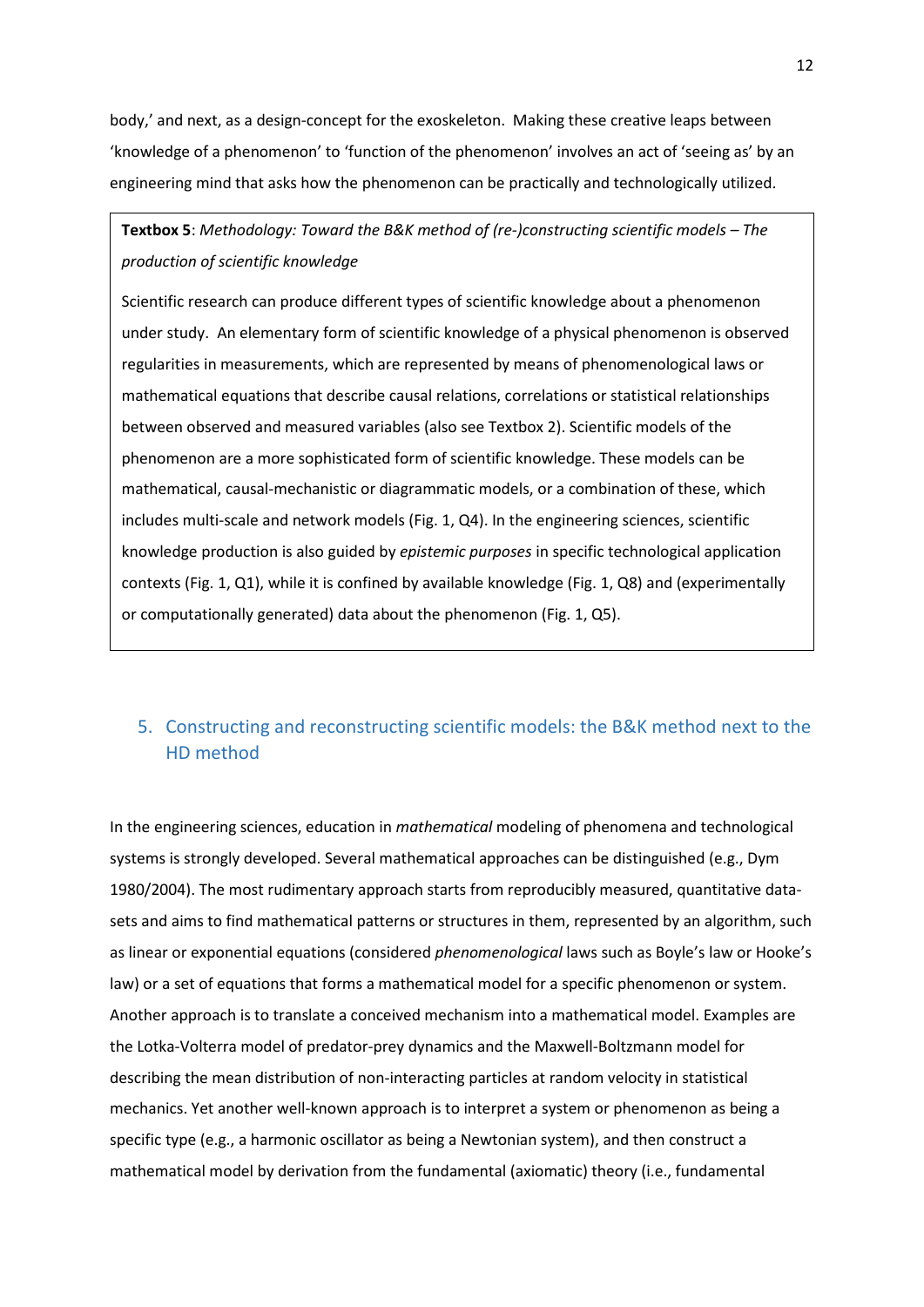theories such as Newtonian mechanics, quantum mechanics, fluid mechanics, thermodynamics and electro-magnetism) for this (idealized) type of system. In scientific practices, mathematical models are often constructed through a combination of these approaches, including the construction of diagrammatic models (Boon 2008).

Surprisingly, however, engineering science education often pays little attention to non-mathematical ways of scientific modeling. Rather, the *hypothetical-deductive* method (e.g., as in Hempel 1966) is usually put forward as a methodology to *test* explanations of observed phenomena (i.e., the *hypothesis* in the HD method, Fig. 1, left-hand side), while assuming that the way in which hypotheses come about is either a highly creative process, or rather superficially by inductive inference, as in 'all swans are white.' Hence, although HD reasoning definitely plays a role in testing hypotheses, it hardly provides guidance to how scientific models that explain physical-technological phenomena (e.g., in terms of non-observable phenomena and physical-technological circumstances) are put together.

This defective representation of the construction of scientific models is a serious shortcoming of textbooks in the engineering sciences. This shortage is also present in the Philosophy of Science and in the Philosophy of Engineering.<sup>[3](#page-14-0)</sup> Another deficiency due to not teaching students how scientific models for phenomena are constructed is the way in which explanatory or causal-mechanistic models (e.g., the model of DNA) are usually presented in textbooks. These models suggest first that the phenomenon has been *observed* in science; second, that the phenomenon exists independent of physical or physical-technological conditions; and, thirdly, related to the above, it is usually not reported how the phenomenon is actually detected, nor, how it is produced or manipulated by means of technological devices – that is, it is often not made clear how the purported (nonobservable) phenomenon is connected with the tangible world. In short, explaining scientific research in terms of the HD-method *only*, does not serve to understand how scientific *knowledge for* specific epistemic tasks (such as those described in this chapter) is produced and utilized.

Since Morgan & Morrison's (1999) collection *Models as Mediators* it is generally accepted that scientific models often are autonomous epistemic artifacts, rather than merely derived from fundamental theories, as was assumed in the semantic view of theories.<sup>[4](#page-14-1)</sup> Accordingly, Boumans (1999) argues that scientific models consist of several 'ingredients,' and that the way in which these ingredients are put together already provides quite a bit of the justification of the model. Knuuttila

<span id="page-14-0"></span> <sup>3</sup> Some notable exceptions are: Magnani & Bertolotti (eds. 2017), Nersessian (2009 a, b, c, 2012), Sterrett (2002, 2006, 2009, 2014, 2017).

<span id="page-14-1"></span><sup>4</sup> Clear accounts of the semantic view can be found in Suppe (1989) and Giere (2010). Cartwright (1983, 1989, 1991) and Morgan & Morrison (1999) have convincingly argued that this view is very restricted on the role of models in science.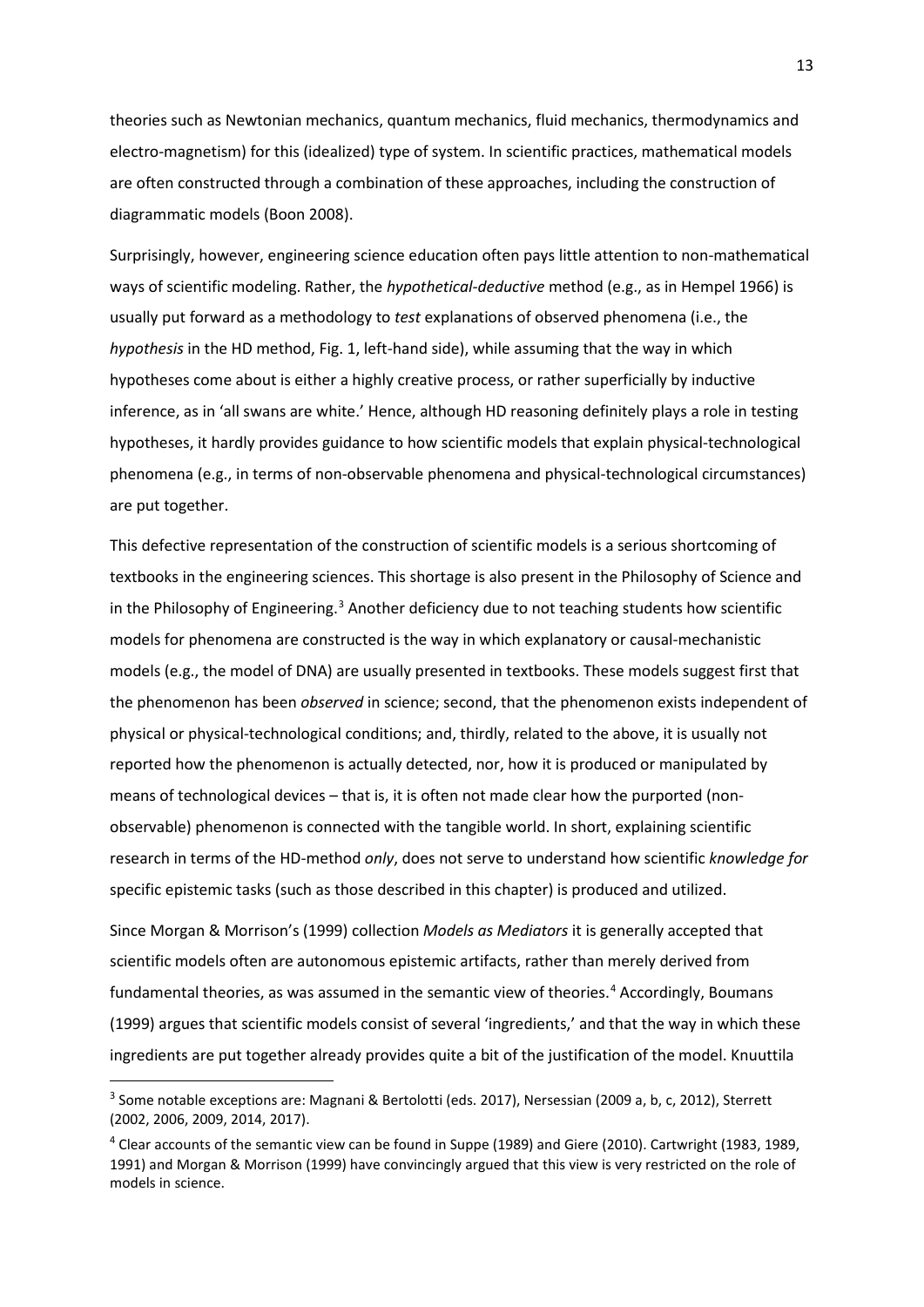and I have elaborated on this idea, resulting in a more specific list of elements that usually play a role in building scientific models. Moreover, we argue that researchers can actually use scientific models for epistemic tasks *because* of how models are built, rather than models being first and foremost objective, human-independent representations of their real-world target (Boon & Knuuttila 2009; Knuuttila & Boon 2011).[5](#page-15-0)

#### **Textbox 6**: *Methodology: Toward the B&K method of (re-)constructing scientific models*

The B&K method for (re-)constructing scientific models considers scientific models for physical or physical-technological phenomena. It suggests that a model can be analyzed in terms of several elements. The B&K method consists of ten questions to systematically analyze these elements (see caption Fig 1, questions Q1-10). Thereby, it allows the analysis of the elements that play a role in constructing a scientific model or in reconstructing how a model is put together. Importantly, this list is not intended to present an algorithm by means of which the scientific model can be derived – as seems to be the case in mathematical modeling based on fundamental theories. Instead, the B&K method guides the process of gathering relevant information – including different types of scientific knowledge– about the phenomenon, which researchers need to fit together into a scientific model that suits their epistemic purpose(s). *Vice versa*, the B&K method guides the reconstruction of scientific models (e.g., models presented in scientific articles or research projects) by systematically retrieving the elements that went into them.<sup>5</sup>

<span id="page-15-0"></span> $<sup>5</sup>$  An elaborate example to introduce and illustrate this approach by reconstructing Sadi Carnot's model of the</sup> ideal heat-engine has been presented in Knuuttila & Boon (2011). The current chapter, only presents an outline. Nevertheless, based on teaching the B&K method in analyzing scientific articles and research projects in engineering science education, the original list of eight elements in Knuuttila & Boon (2011) has been expanded with 'problem-context' (Q1) and 'hypotheses' (Q9), resulting in the ten questions listed in the caption of Figure 1. Also, in teaching, I have started to call it the *B&K method for (re-)constructing scientific models* (Fig 1, right-hand side and caption), as an alternative to the traditional HD-method (Fig 1, left-hand side).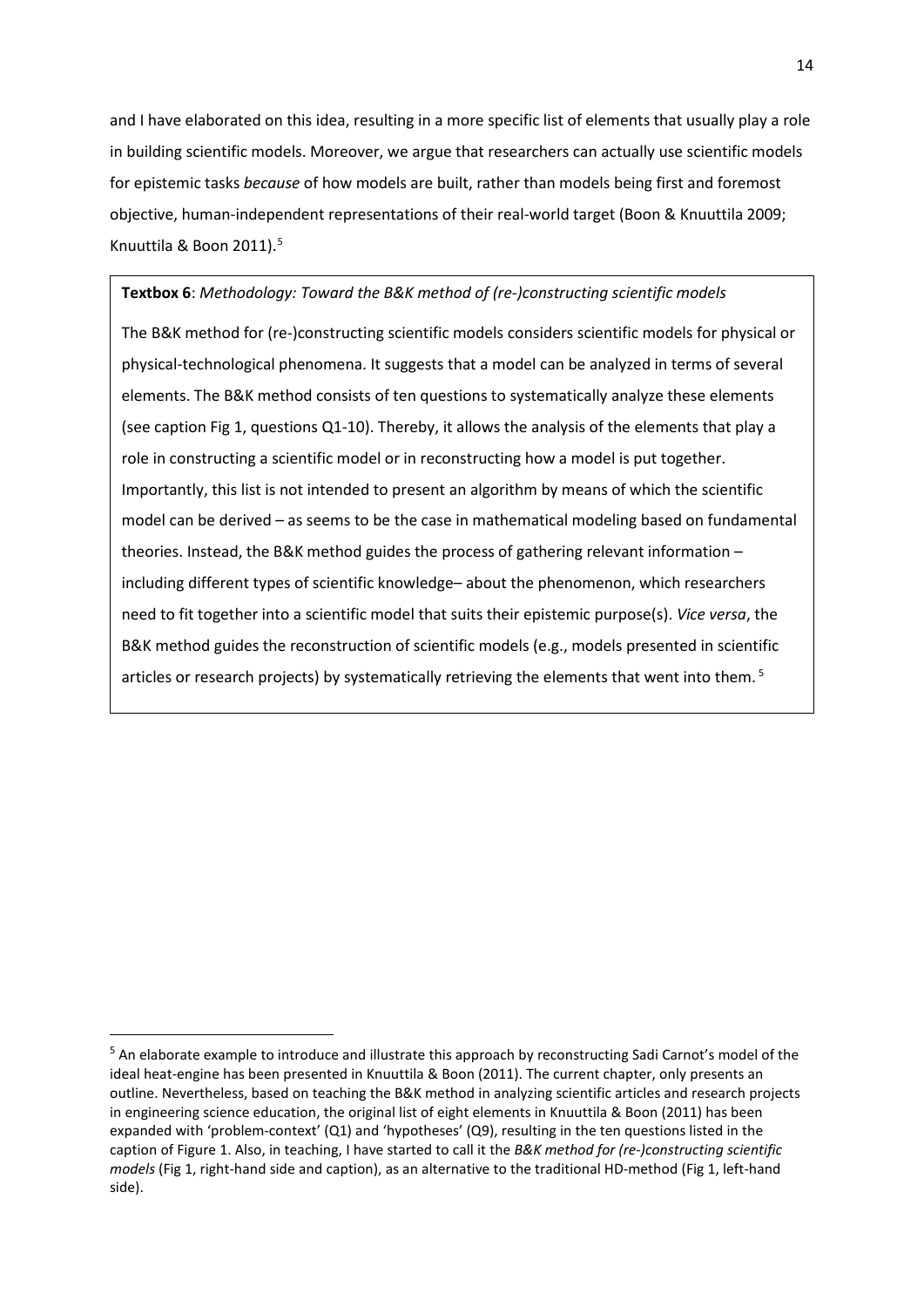#### HD method in natural sciences

# B&K method for (re)constructing scientific models of phenomena



**Figure 1** (right-hand side): The B&K method consists of ten 'what is/are?' questions (Q1-10) to systematically determine the concrete elements that are 'built-in' the scientific model: (Q1) Problem context? (Q2) Targetsystem or physical-technological phenomenon (P) for which the model is constructed? (Q3) Intended epistemic function(s) of the model? (Q4) Model type? (Q5) Relevant (physical and/or technical) circumstances and properties (i.e., those that affect the phenomenon)? (Q6) Measurable (physical-technological) variables (i.e., by which variables is a non-observable phenomenon connected to the tangible world, or, by which variables is the phenomenon or target-system affected)? (Q7) Idealizations, simplifications and abstractions? (Q8) Knowledge (theoretical knowledge, knowledge of sub-phenomena, phenomenological laws, empirical knowledge) and theoretical principles used in the construction of the model? (Q9) Hypotheses (e.g., new concepts and explanations) 'built-in' the model? (Q10) Justification and testing of the model? The red arrows indicate elements that can be modified when testing and improving the model. The yellow square surrounding the modeling process indicates the testing phase in Q10.

Basically, the collection of questions (Q1-10) that form the heart of the B&K method, account for several important characteristics of scientific modeling in the engineering sciences. The first characteristic is that the *target-system or physical-technological phenomenon of interest* (Q2) is often investigated in a broader, more complex *problem-context* (Q1), and that the scientific model of the phenomenon must be such that it allows for *epistemic uses* in that problem-context (Q3). Thus, the intended epistemic uses may call for a specific *type of model* (Q4). For instance, if researchers aim at investigating the dynamic behavior of the system in computer simulations, one needs a mathematical model, but if researchers aim at knowledge of how to create a specific function, a (causal-)mechanistic or network model is needed. Hence, what the scientific model of the phenomenon 'looks like' is partially determined by this context.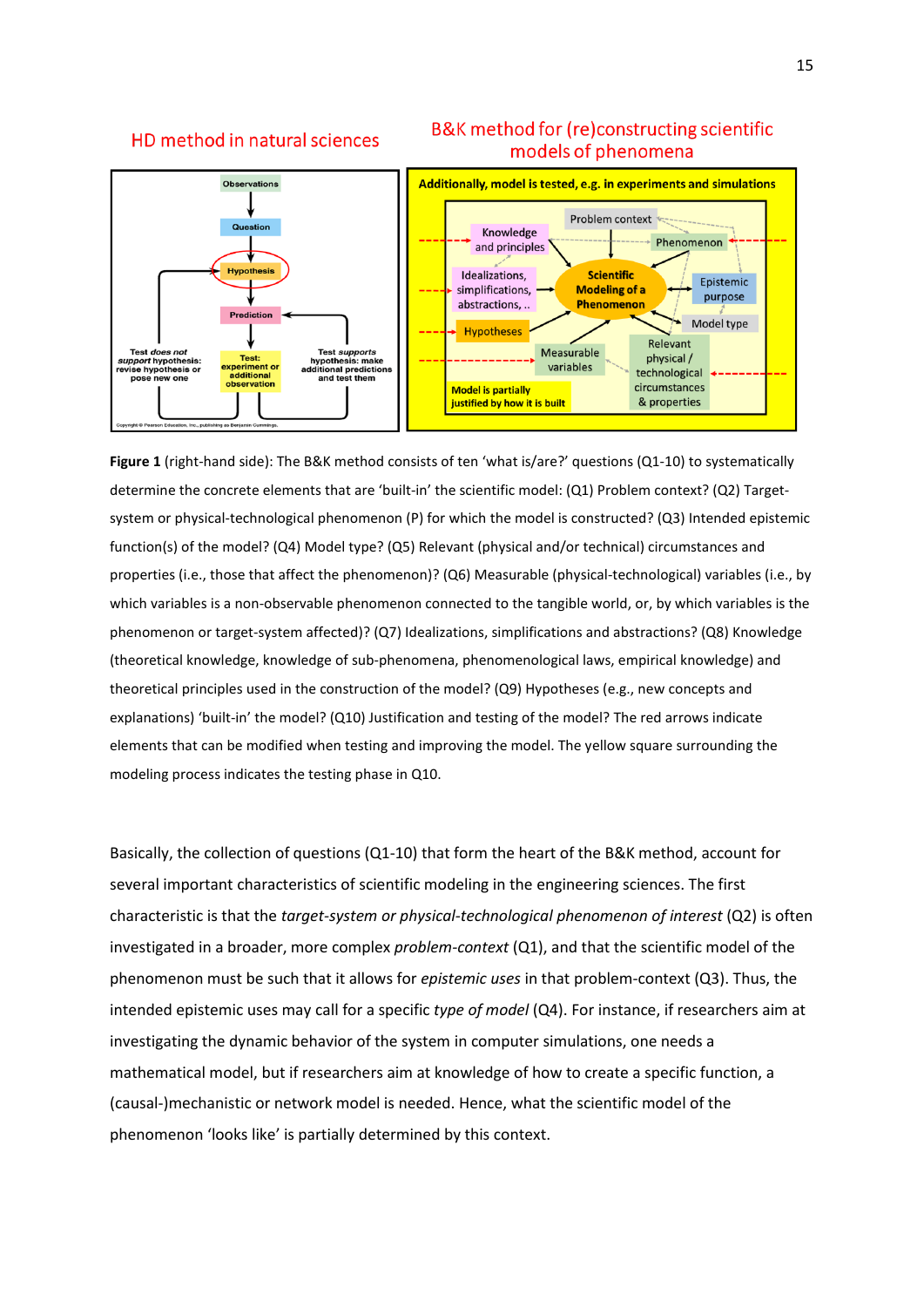A second characteristic is that researchers usually aim to investigate and to scientifically model a functional or dysfunctional phenomenon --or target-system-- in isolation. Hence, whereas the *problem-context* (Q1) refers to the function of a technological artifact, the specific research usually focuses on *specific (sub-)phenomena* or *parts of the target-system* (Q2), for instance, (sub- )phenomena or parts that are held causally responsible for the (mal-)functioning of the technological artifact, or on discovered (sub-)phenomena found in measured data (Boon 2012).

A third characteristic is that the construction of scientific models builds on *existing knowledge* (Q5 and Q8). To begin with, scientific models are therefore considered hubs for bringing together and integrating relevant *information and scientific knowledge* about the phenomenon. Gathering knowledge about the phenomenon is not only based on textbook knowledge and scientific literature, but is also often produced in an interaction with developing and using experimental (and computer) models (Nersessian & Patton 2009b,c). The B&K method distinguishes two types of knowledge, although there may be overlap. Q5 focuses on *knowledge about the physical-technological circumstances* affecting the phenomenon, while Q8 focuses on all kinds of *scientific knowledge* about the phenomenon or target-system P – including knowledge of 'lower-level' phenomena that are held causally responsible for (properties and functioning of) the phenomenon or target-system P. Clearly, the construction of the model depends on available knowledge, i.e., the sophistication of a scientific field. Yet, the phenomenon or target-system do not provide information about what should be included in the model. Instead, the expertise of scientific researchers is crucial for deciding which information and scientific knowledge about the phenomenon is relevant to the model (and in view of the intended *epistemic aim* of the model, Q3).

A fourth characteristic is that the scientific model must account for how (aspects of) the phenomenon or target-system are latched to the tangible world – how are these aspects *detected in measurements* (Q6) and how is the phenomenon or target-system affected by *physical-technological conditions* (Q5). It is important to notice that not all *relevant conditions* (Q5) are actually *measurable* (Q6). Pointing out what is measurable, indicates the confines within which a scientific model is built. Additionally, the measurable variables and parameters determine the *testability* of the model (Q10). Aspects in the model that cannot somehow be latched to (imaginable) measurable or observable data do not make sense, which is why in scientific research scientific modeling often goes hand-inhand with the development of experimental and measurement procedures (Boon 2017a), and also, why the construction of scientific models is confined by measurement procedures (even if only conceivable and not yet actual) and available data.

Fifth, the B&K method points out several elements common to *model-building*. Usually, modeling involves *idealizations, abstractions and simplifications* (Q7). Different from the naive idea that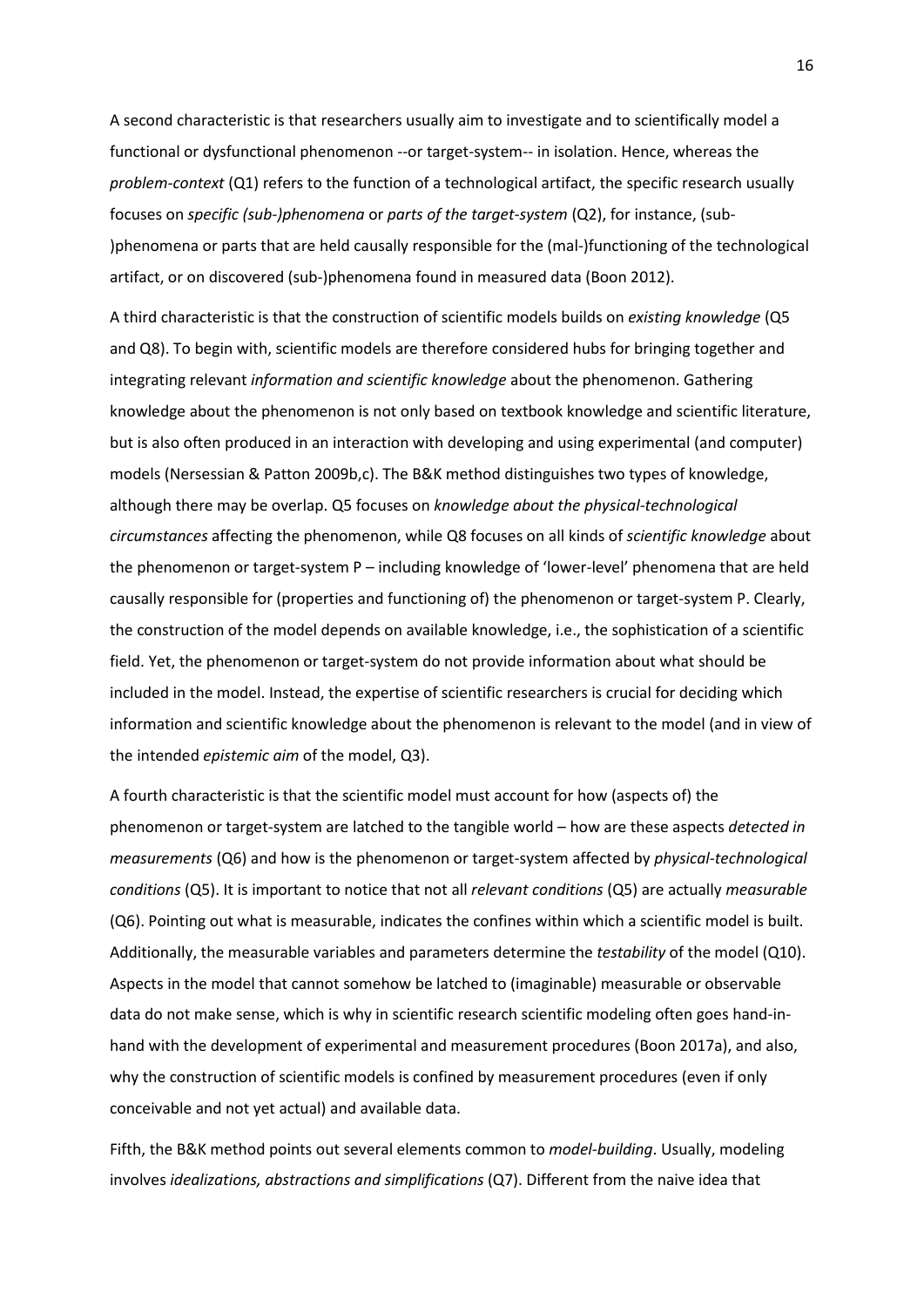models are idealization of something else –implying that idealizations etc. are made on the basis of some kind of unpolished picture of the non-observable(!) phenomenon or aspects of the targetsystem–, idealizations, abstractions and simplifications rather concern the heterogeneous bits of information and scientific knowledge that go into the model (Q5 and Q8). Making the decisions on 'what goes in and what not,' involves, for instance, a trade-off between simplicity and exactness, which needs to be assessed in view of the *epistemic purpose* of the model (Q3). Another important aspect of model-building is that *hypotheses* of all kinds may be built into the model (Q9). These hypotheses are sometimes 'real discoveries' concerning explanations of the phenomena, but often just 'small insights' concerning assumptions on the relevance of *physical and technological circumstances* (Q5) or *sub-processes* (Q8), or the assumptions made in *simplifications* and *idealizations* (Q7).

Finally, a crucial characteristic of modeling is that the model needs to be justified and tested (Q10). As said, part of the justification is already done through justified decisions by researchers along the lines of the questions in the B&K method. Additionally, the model can be tested by comparison between model-predictions and outcomes of experiments or computer-simulations – which is the type of justification basically assumed in the semantic view (e.g., Suppe 1989, Giere 2010). Negative test-results will require reconsidering justification of the elements built into the model.

It is not claimed that every scientific model necessarily entails these ten elements. Rather, the B&K method aims at providing a schema that assist the (re)construction of scientific models of phenomena, similar to the way in which the schema of the hypothetical-deductive method assists in recognizing elements playing a role in the dynamics of scientific research that aims at theories.

Lastly, the B&K method provides important insights into the general character of scientific models in the engineering sciences. In the philosophy of science, it is widely held that models *represent* their target (the physical or physical-technological phenomenon), and debate concerns what constitutes this representational relationship. As said, scientific models presented in the basic sciences seem to suggest that there is a *similarity relationship* as in a drawing or a photo. Yet, this suggestion is epistemologically unsound. Furthermore, in the philosophy of science it is often assumed that models are mere non-linguistic entities (mathematical structures, pictures, diagrams), whereas the B&K method emphasizes that scientific models also entail descriptive, numerical and theoretical, empirical and practical 'background' information relevant to the phenomenon or target-system, and also that this content is critical to epistemic uses of scientific models. Constructing and understanding scientific models in the engineering sciences, therefore, crucially involves the elements pointed out in the B&K method.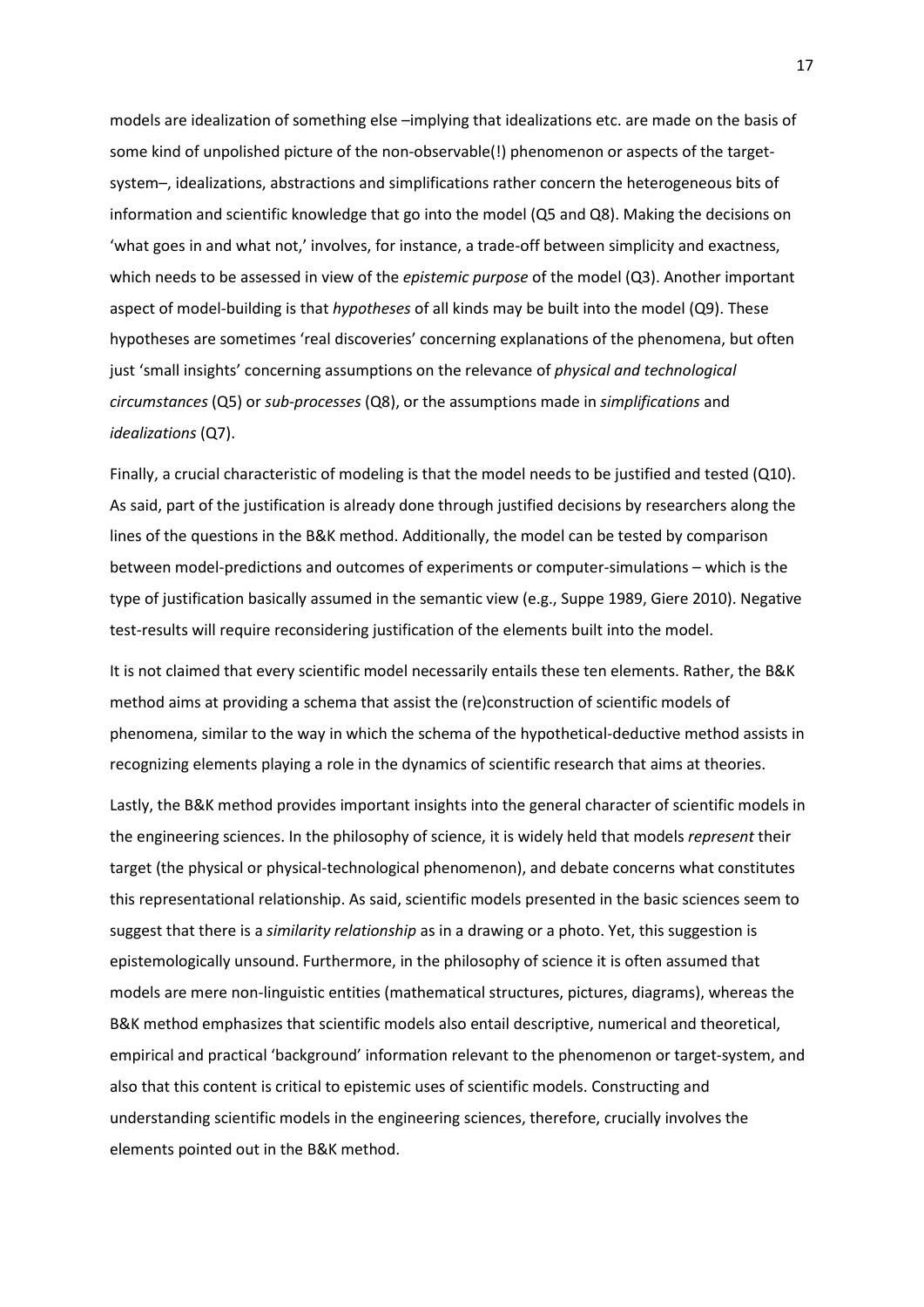# 6. Acknowledgements

This work is financed by a Vidi grant (2003-2009) and an Aspasia grant (2012-2017, 409.40216) from the Dutch National Science Foundation (NWO) for the project "Philosophy of Science for the Engineering Sciences." A draft of this article was presented at the *Models and Simulations* conference (MS8) in 2018 at the University of South Carolina, and I wish to thank the organizers and the audience for helpful suggestions. I also wish to thank Henk Procee, Neelke Doorn, Diane Michelfelder and Thendral Govindaraj for their constructive suggestions. Thanks to Claire Neesham for reading the paper as native English speaker.

## 7. Further Reading

- Hans Radder (2003) edited a collection *The Philosophy of Scientific Experimentation*, which presents state of the art philosophical studies of the role of technological instruments in scientific experimentation. In a review article about this collection, I distinguish between three different roles of technological instruments: to *measure*, to *model* and to *manufacture* (Boon 2004).
- Sven Ove Hansson (2015), in a similar fashion, has edited a collection *The Role of Technology in Science*, in which already more emphasis is put on scientific research aiming at the development of the technology, in addition to the role of technology in testing scientific theories.
- Wybo Houkes and Pieter Vermaas (2010), in *Technical Functions: On the Use and Design of Artifacts* have addressed the issue of technological functions from the perspective of the design of technological artifacts, in which – different from the methodology presented in this chapter, the role of the users of artifacts is pivotal. This work is discussed by the authors and reviewers in Weber et al. (2013).
- Anthonie Meijers (2009) has edited a handbook in the philosophy of science: *Philosophy of Technology and Engineering Sciences*. This handbook touches on many important issues in engineering and engineering sciences. One of the ideas put forward is the notion of technological knowledge as an autonomous kind of knowledge, which is critically discussed in Boon (2011a).
- Mary Morgan and Margaret Morrison (1999) have edited the collection *Models as Mediators*, which has played a pivotal role in attention to the role of models and modeling in scientific research.
- Daniella Bailer-Jones' (2009) monograph presents a comprehensive account of *Scientific Models in Philosophy of Science*.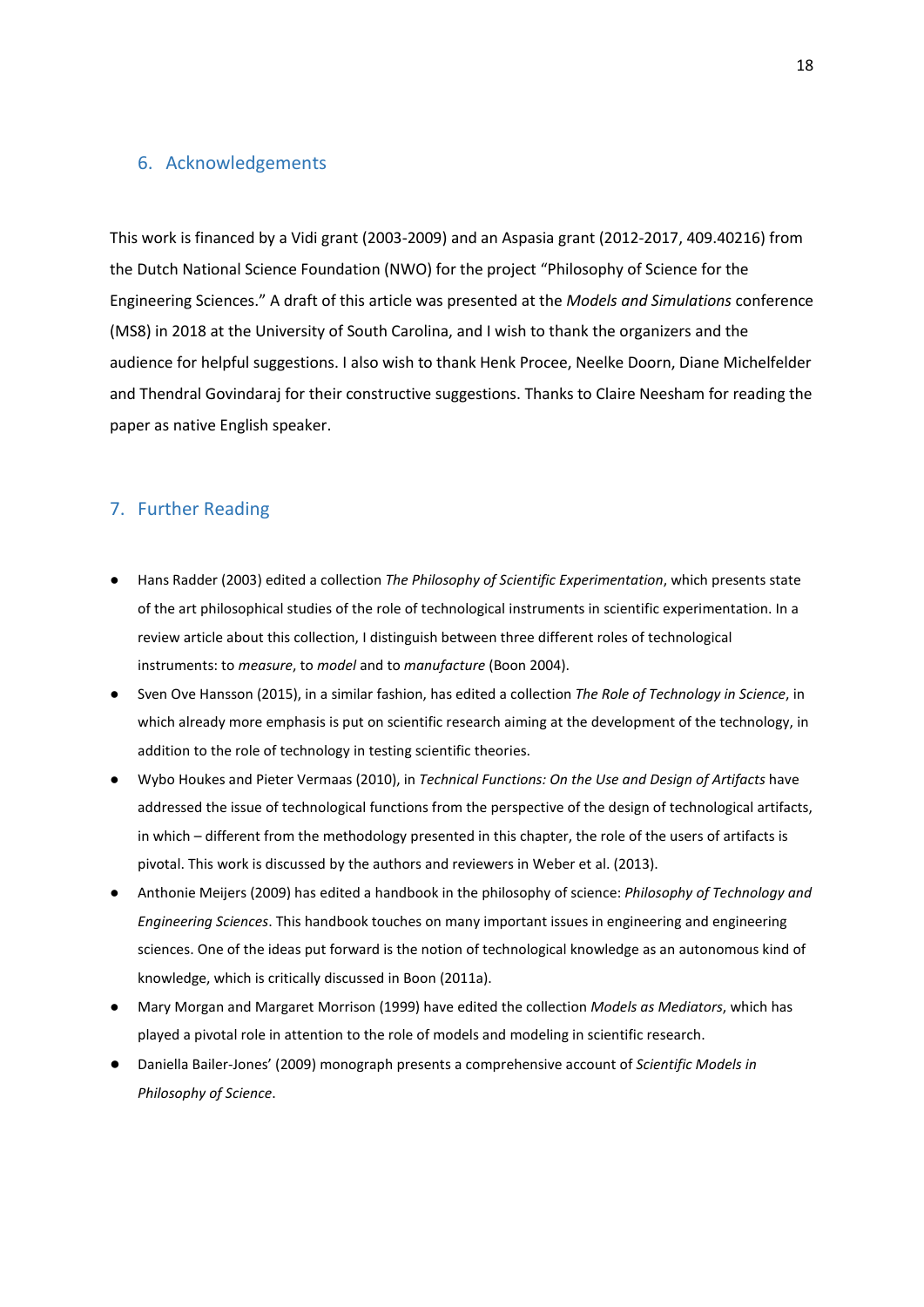### 8. References

Bailer-Jones, D. M. (2009). *Scientific Models in Philosophy of Science*. Pittsburgh: Pittsburgh University Press.

- Bogen, J. (2011). 'Saving the phenomena' and saving the phenomena. *Synthese, 182*(1), 7-22. doi:10.1007/s11229-009-9619-4
- Bogen, J., & Woodward, J. (1988). Saving the Phenomena. *The Philosophical Review, 97*(3), 303-352. doi:10.2307/2185445
- Boon, M. (2004). Technological instruments in scientific experimentation. *International Studies in the Philosophy of Science, 18*(2&3), 221-230.
- Boon, M. (2008). Diagrammatic Models in the Engineering Sciences. *Foundations of Science, 13*(2), 127-142. doi:10.1007/s10699-008-9122-2.
- Boon, M., & Knuuttila, T. (2009). Models as Epistemic Tools in Engineering Sciences: A Pragmatic Approach. In A. Meijers (Ed.), *Philosophy of Technology and Engineering Sciences*. Handbook of the Philosophy of Science (Vol. 9, pp. 687-720): Elsevier/North-Holland.
- Boon, M. (2011a). In Defense of Engineering Sciences: On the Epistemological Relations Between Science and Technology. *Techné: Research in Philosophy and Technology, 15*(1), 49-71.
- Boon, M. (2011b). Two Styles of Reasoning in Scientific Practices: Experimental and Mathematical Traditions. *International Studies in the Philosophy of Science, 25*(3), 255-278.
- Boon, M. (2012). Scientific Concepts in the Engineering Sciences: Epistemic Tools for Creating and Intervening with Phenomena. In U. Feest & F. Steinle (Eds.), *Scientific Concepts and Investigative Practice* (pp. 219 - 243). Berlin: De Gruyter.
- Boon, M. (2017a). Measurements in the Engineering Sciences: An Epistemology of Producing Knowledge of Physical Phenomena. In N. Mößner & A. Nordmann (Eds.), *Reasoning in Measurement* (pp. 203-219). London and New York: Routledge.
- Boon, M. (2017b). An Engineering Paradigm in the Biomedical Sciences: Knowledge as Epistemic Tool. Progress in *Biophysics and Molecular Biology*, 129, 25-39. doi:https://doi.org/10.1016/j.pbiomolbio.2017.04.001
- Boumans, M. (1999). Built-in Justification. In M. S. Morgan & M. Morrison (Eds.), *Models as Mediators - Perspectives on Natural and Social Science* (pp. 66-96). Cambridge: Cambridge University Press.
- Cartwright, N. (1983). *How the Laws of Physics Lie*. Oxford, Clarendon Press, Oxford University Press.
- Cartwright, N. (1989). *Nature's Capacities and their Measurement*. Oxford: Clarendon Press, Oxford University **Press**
- Cartwright, N. (1999). *The Dappled World. A Study of the Boundaries of Science*, Cambridge University Press.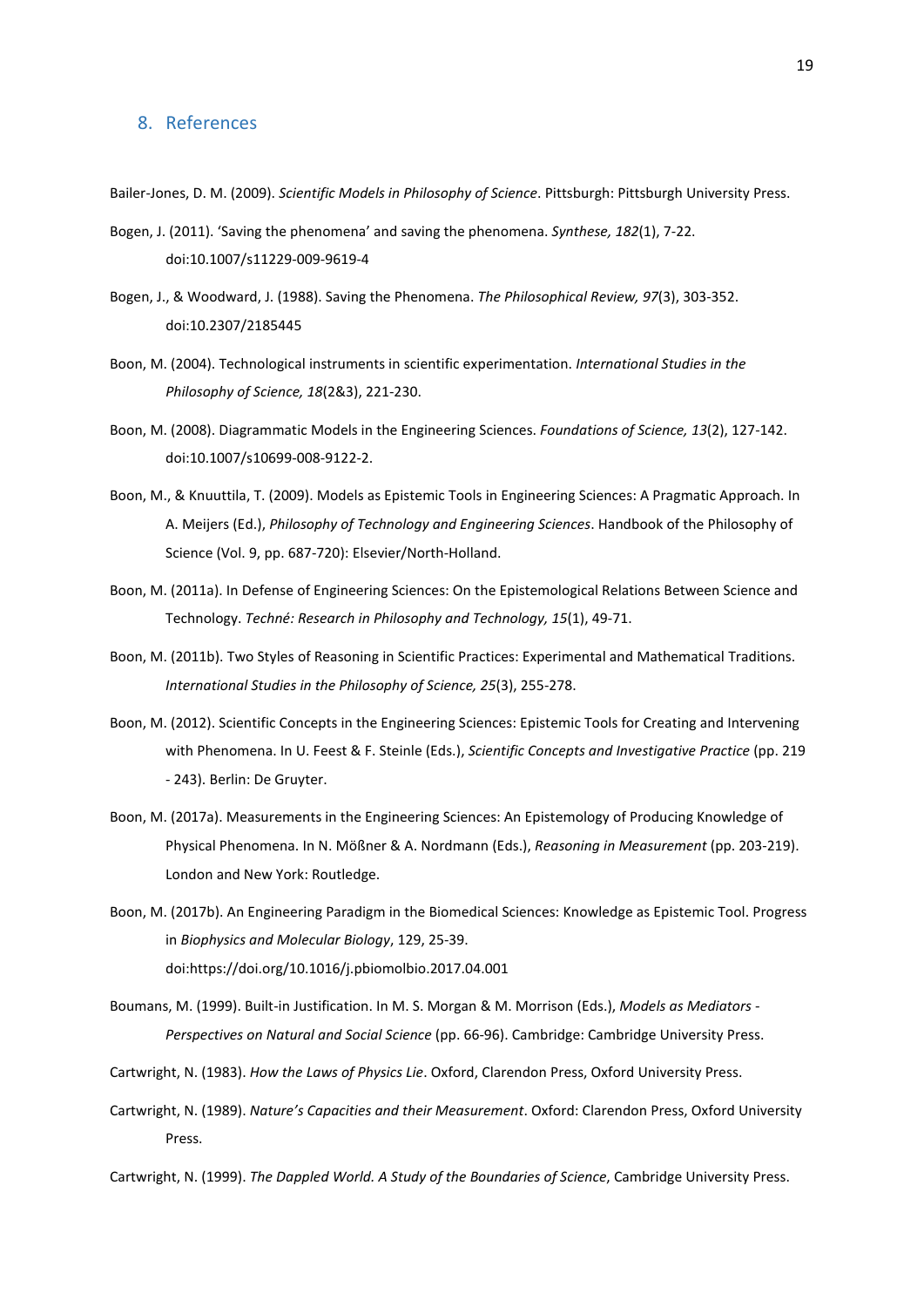- Dau, H., Fujita, E., & Sun, L. C. (2017). Artificial Photosynthesis: Beyond Mimicking Nature. *Chemsuschem, 10*(22), 4228-4235. doi:10.1002/cssc.201702106
- Dubey, R. K., Inan, D., Sengupta, S., Sudholter, E. J. R., Grozema, F. C., & Jager, W. F. (2016). Tunable and Highly Efficient Light-harvesting Antenna Systems based on 1,7-perylene-3,4,9,10-tetracarboxylic acid Derivatives. *Chemical Science, 7*(6), 3517-3532. doi:10.1039/c6sc00386a
- Dym, C.L. (1980, 2nd edition 2004). *Principles of Mathematical Modeling*. Amsterdam: Elsevier Academic Press.
- Giere, R. N. (2010). An Agent-based Conception of Models and Scientific Representation. *Synthese, 172*(2), 269- 281. doi:10.1007/s11229-009-9506-z
- Giere, R. N., Bickle, J., & Mauldin, R. (2006/1979). *Understanding Scientific Reasoning* (5th edition ed.). Belmont, CA Thomson/Wadsworth.
- Gust, D., Moore, T. A., & Moore, A. L. (2001). Mimicking Photosynthetic Solar Energy Transduction. *Accounts of Chemical Research, 34*(1), 40-48. doi:10.1021/ar9801301
- Hansson, S. O. (Ed.) (2015). *The Role of Technology in Science: Philosophical Perspectives* (18 ed.). Dordrecht/Heidelberg: Springer.
- Hempel, C. G. (1966). *Philosophy of Natural Science*: Englewood Cliffs, N.J. : Prentice-Hall. <https://www.nature.com/articles/nmeth.2651#supplementary-information>
- Huang, X. W., Wang, J. C., Li, T. H., Wang, J. M., Xu, M., Yu, W. X., . . . Zhang, X. M. (2018). Review on Optofluidic Microreactors for Artificial Photosynthesis. *Beilstein Journal of Nanotechnology,* 9(1), 30-41. doi:10.3762/bjnano.9.5
- Knuuttila, T.T., & Boon, M. (2011). How do Models give us Knowledge? The case of Carnot's ideal Heat Engine. *European Journal for Philosophy of Science, 1*(3), 309-334. doi:10.1007/s13194-011-0029-3
- Kroes, P. (1998). Technological Explanations: The Relation between Structure and Function of Technological Objects. *Techné: Research in Philosophy and Technology, 3*(3), 124-134. doi:10.5840/techne19983325
- Kroes, P. (2010). Engineering and the Dual Nature of Technical Artifacts. *Cambridge Journal of Economics, 34*(1), 51-62. doi:10.1093/cje/bep019
- Magnani L.; T. Bertolotti (eds. 2017). *Springer Handbook of Model-Based-Science*. Springer.
- Meijers, A. (Ed.) (2009). *Philosophy of technology and engineering sciences. Handbook of the Philosophy of Science* (Vol. 9): Elsevier/North-Holland.
- Morgan, M. S., & Morrison, M. (Eds.). (1999). *Models as Mediators - Perspectives on Natural and Social Science*. Cambridge: Cambridge University Press.
- Nersessian, N. J. (2009a). *Creating Scientific Concepts*. Cambridge, MA: MIT Press.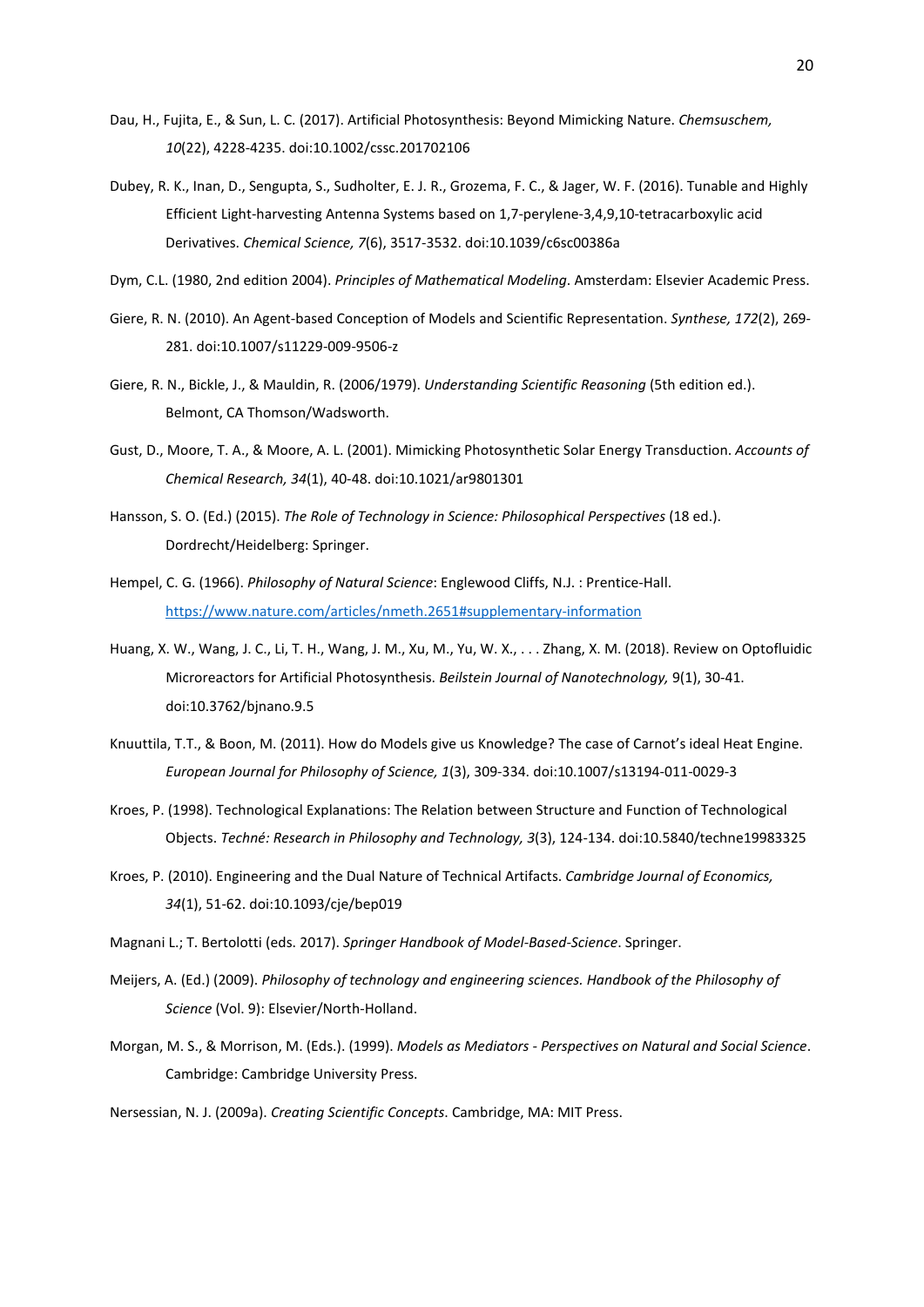- Nersessian, N. J. (2009b). How Do Engineering Scientists Think? Model-Based Simulation in Biomedical Engineering Research Laboratories. *Topics in Cognitive Science, 1*(4), 730-757. doi:10.1111/j.1756- 8765.2009.01032.x
- Nersessian, N. J., & Patton, C. (2009c). Model-based reasoning in interdisciplinary engineering. In A. W. M. Meijers (Ed.), *Handbook of the Philosophy of Technology and Engineering Sciences* (pp. 687-718).
- Nersessian, N. J. (2012). Engineering Concepts: The Interplay between Concept Formation and Modeling Practices in Bioengineering Sciences. *Mind, Culture, and Activity, 19*(3), 222-239. doi:10.1080/10749039.2012.688232
- Ong, W. J., Lin, Z. Q., & Domen, K. (2018). Artificial Photosynthesis: Taking a Big Leap for Powering the Earth by Harnessing Solar Energy. *Particle & Particle Systems Characterization, 35*(1), 4. doi:10.1002/ppsc.201700451
- Pandit, A., H. de Groot, and A. Holzwarth, (eds.) (2006). Harnessing Solar Energy for the Production of Clean Fuel. *White Paper by an international task force under the auspices of the European Science Foundation*. ISBN 978-90-9023907-1
- Radder, H. (2003). *The Philosophy of Scientific Experimentation*. Pittsburgh, Penn.: University of Pittsburgh Press.
- Schneider, R., F. Sander, A. Górak (2003). Dynamic simulation of industrial reactive absorption processes. *Chemical Engineering and Processing* 42: 955-964.
- Sterrett, S. G. (2002). Physical models and fundamental laws: Using one piece of the world to tell about another. *Mind & Society, 3*(1), 51-66. doi:10.1007/bf02511866
- Sterrett, S. G. (2006). Models of Machines and Models of Phenomena. *International Studies in the Philosophy of Science, 20*(1), 69-80. doi:10.1080/02698590600641024
- Sterrett, S. G. (2009). Similarity and dimensional analysis. In A. Meijers (Ed.), *Philosophy of technology and engineering sciences. Handbook of the philosophy of science* (Vol. 9, pp. 799-823): Elsevier/North-Holland.
- Sterrett, S. G. (2014). The Morals of Model-making. *Studies in History and Philosophy of Science Part A, 46*, 31- 45. doi[:https://doi.org/10.1016/j.shpsa.2013.11.006](https://doi.org/10.1016/j.shpsa.2013.11.006)
- Sterrett, S. G. (2017). Experimentation on Analogue Models. In L. Magnani & T. Bertolotti (Eds.), *Springer Handbook of Model-Based Science* (pp. 857-878). Cham: Springer International Publishing.
- Suppe, F. (1989). *The Semantic Conception of Scientific Theories and Scientific Realism* (1989) ed.). Chicago and Urbana: University of Illinois Press.
- Uosaki, K., Kondo, T., Zhang, X.-Q., & Yanagida, M. (1997). Very Efficient Visible-Light-Induced Uphill Electron Transfer at a Self-Assembled Monolayer with a Porphyrin−Ferrocene−Thiol Linked Molecule. *Journal of the American Chemical Society, 119*(35), 8367-8368. doi:10.1021/ja970945p